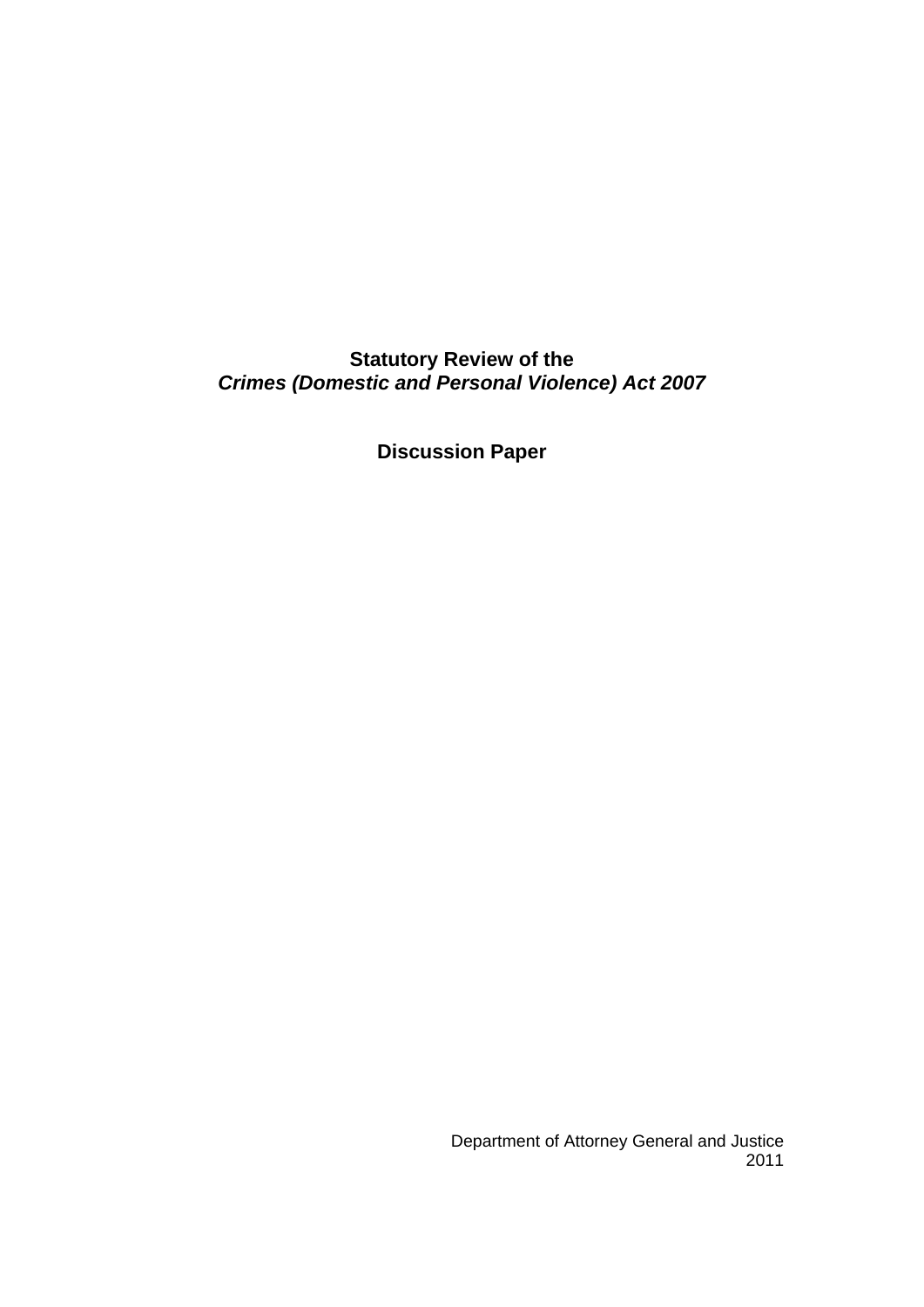#### **Format and content of submissions**

Submissions to the statutory review should be guided by section 104(1) of the *Crimes (Domestic and Personal Violence) Act 2007* (the 'Act'), which provides:

The Minister is to review this Act to determine whether the policy objectives of the Act remain valid and whether the terms of the Act remain appropriate for securing those objectives. [Emphasis added]

There is no set format for submissions.

This Discussion Paper sets out specific issues that may be addressed in the statutory review. It would be of assistance if submissions referred to the issues set out in the Discussion Paper, however submissions are not limited to these issues.

#### **Making a submission**

Submissions should be sent to the Director, Criminal Law Review, Department of Attorney General and Justice, GPO Box 6, Sydney NSW 2001, or be e-mailed to [ag\\_clrd@agd.nsw.gov.au](mailto:ag_clrd@agd.nsw.gov.au).

The closing date for submissions is 18 November 2011.

#### **Use of submissions and confidentiality**

Submissions may be referred to in the final report or be made publicly available unless you advise you wish all or part of your submission to be treated as confidential.

If you require further information about the statutory review, please contact:

Legislation, Policy and Criminal Law Review Department of Attorney General and Justice Level 14, 10 Spring Street, Sydney NSW 2000 GPO Box 6, Sydney NSW 2001 Phone: 02 8061 9222 Fax: 02 8061 9370

#### [www.lawlink.nsw.gov.au/clrd](http://www.lawlink.nsw.gov.au/clrd)

If you need an interpreter ring 131 450 and ask the operator to contact the Legislation, Policy and Criminal Law Review on the numbers above.

ISBN 978-1-921590-60-3 (online version)

© State of New South Wales through the Department of Justice & Attorney General 2011. You may freely deal with this work for any purpose, other than for profit.

Published August 2011.

Alternative formats: For alternative formats (audio tape, electronic or Braille versions) of this brochure contact the Legislation, Policy and Criminal Law Review on the numbers above or Diversity Services via email: diversityservices@agd.nsw.gov.au, phone: 02 8688 7507, fax: 02 8688 9626 or TTY: 02 8688 7733 for people who have a speech or hearing impairment.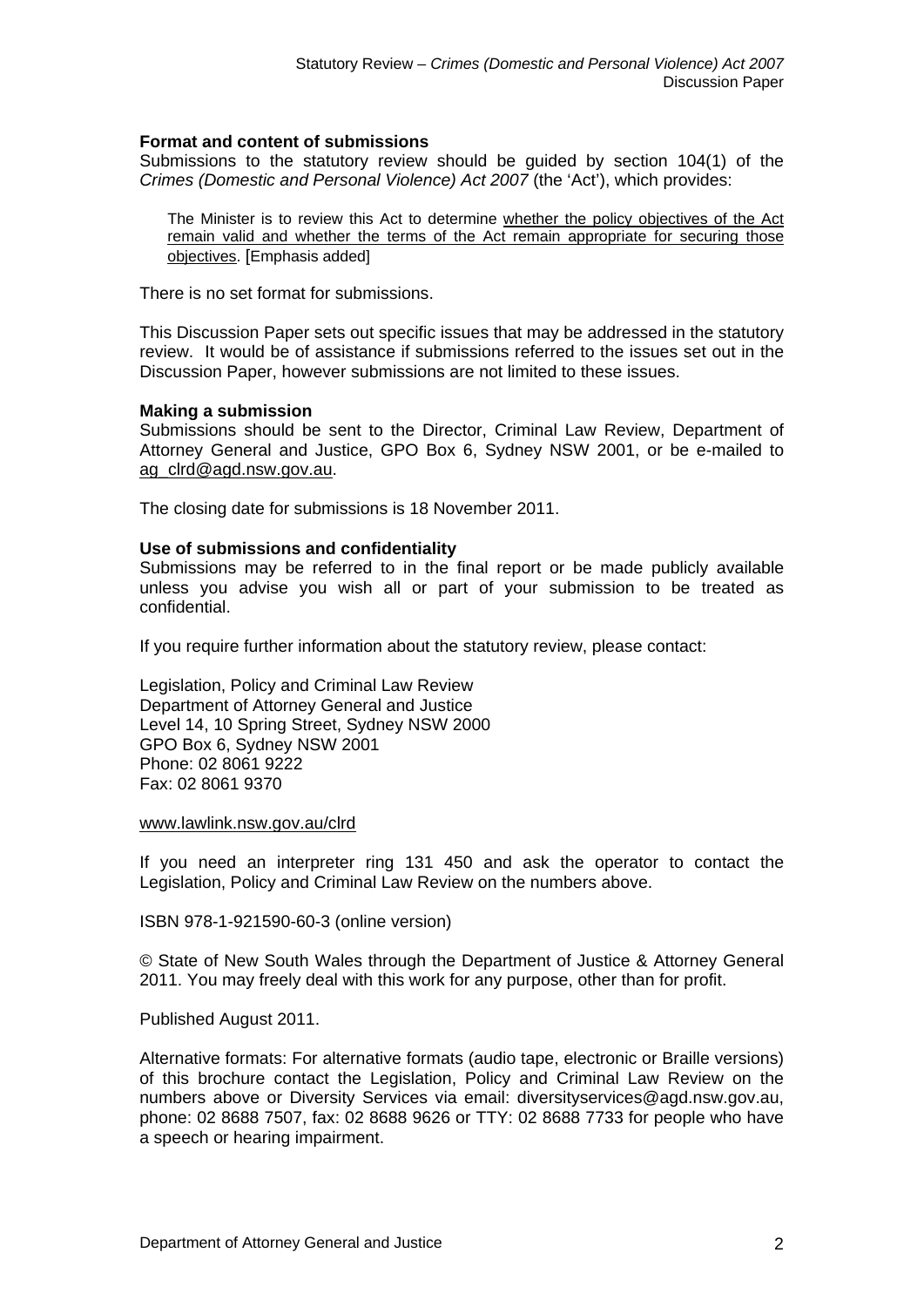# **Introduction**

The *Crimes (Domestic and Personal Violence) Act 2007* (the **Act**) commenced on 7 December 2007 and "created a stand-alone Act for apprehended violence orders and associated domestic and personal violence issues".<sup>[1](#page-2-0)</sup> This was considered important as it gave "full recognition to the seriousness of violence against women and children".

The policy objectives of the Act are split into two parts, addressing domestic and personal violence respectively. Section 9 of the Act sets out the objects in relation to domestic violence as being:

- a) to ensure the safety and protection of all persons, including children, who experience or witness domestic violence, and
- b) to reduce and prevent violence by a person against another person where a domestic relationship exists between those persons, and
- c) to enact provisions that are consistent with certain principles underlying the Declaration on the Elimination of Violence against Women, and
- d) to enact provisions that are consistent with the United Nations Convention on the Rights of the Child.

The object of the Act in relation to personal violence is to ensure the safety and protection of all persons who experience personal violence outside a domestic relationship (section 10).

Section 104 of the Act states that the Attorney General is to review the Act to determine whether the policy objectives of the Act remain valid and whether the terms of the Act remain appropriate for securing those objectives. A report on the outcome of the review is to be tabled in each House of Parliament by December 2011.

Since the Act's commencement in 2007 there have been several reviews examining legal frameworks and support mechanisms to protect victims and enable effective domestic violence responses, as well as the development of state and national strategic plans to implement these responses.

In particular, two recent documents raise issues that are relevant to the statutory review of the Act. These are the *[Stop the Violence, End the Silence - NSW Domestic](http://www.dpc.nsw.gov.au/__data/assets/pdf_file/0005/93920/Stop_the_Violence._End_the_Silence._Domestic_and_Family_Violence_Action_Plan_-_Web2.pdf)  [and Family Violence Action Plan 2010-2015](http://www.dpc.nsw.gov.au/__data/assets/pdf_file/0005/93920/Stop_the_Violence._End_the_Silence._Domestic_and_Family_Violence_Action_Plan_-_Web2.pdf)* (the **Action Plan**); and the joint Australian Law Reform Commission and NSW Law Reform Commission report, *[Family Violence - A National Legal Response](http://www.alrc.gov.au/sites/default/files/pdfs/publications/ALRC114_WholeReport.pdf)* (the **Family Violence Report**).

The Action Plan was released in July 2010 and "provides a strategy for Government, non-government organisations and the community on how [to] work together better to stop domestic and family violence and respond more effectively when it happens"<sup>[2](#page-2-1)</sup>. It links in with other key policy documents including *Keep Them Safe: A Shared Approach to Child Wellbeing; Time for Action: The National Council's Plan for Australia to Reduce Violence against Women and their Children 2009–2021* and *A Way Home: Reducing Homelessness in NSW.* The Action Plan includes several

<span id="page-2-0"></span><sup>&</sup>lt;u>.</u> <sup>1</sup> The Hon. Tony Kelly (then Minister for Lands, Minister for Rural Affairs, Minister for Regional Development, and Vice-President of the Executive Council), *Crimes (Domestic And Personal* 

<span id="page-2-1"></span><sup>&</sup>lt;sup>2</sup> Stop the Violence, End the Silence - NSW Domestic and Family Violence Action Plan 2010-*2015* (July 2010), p 6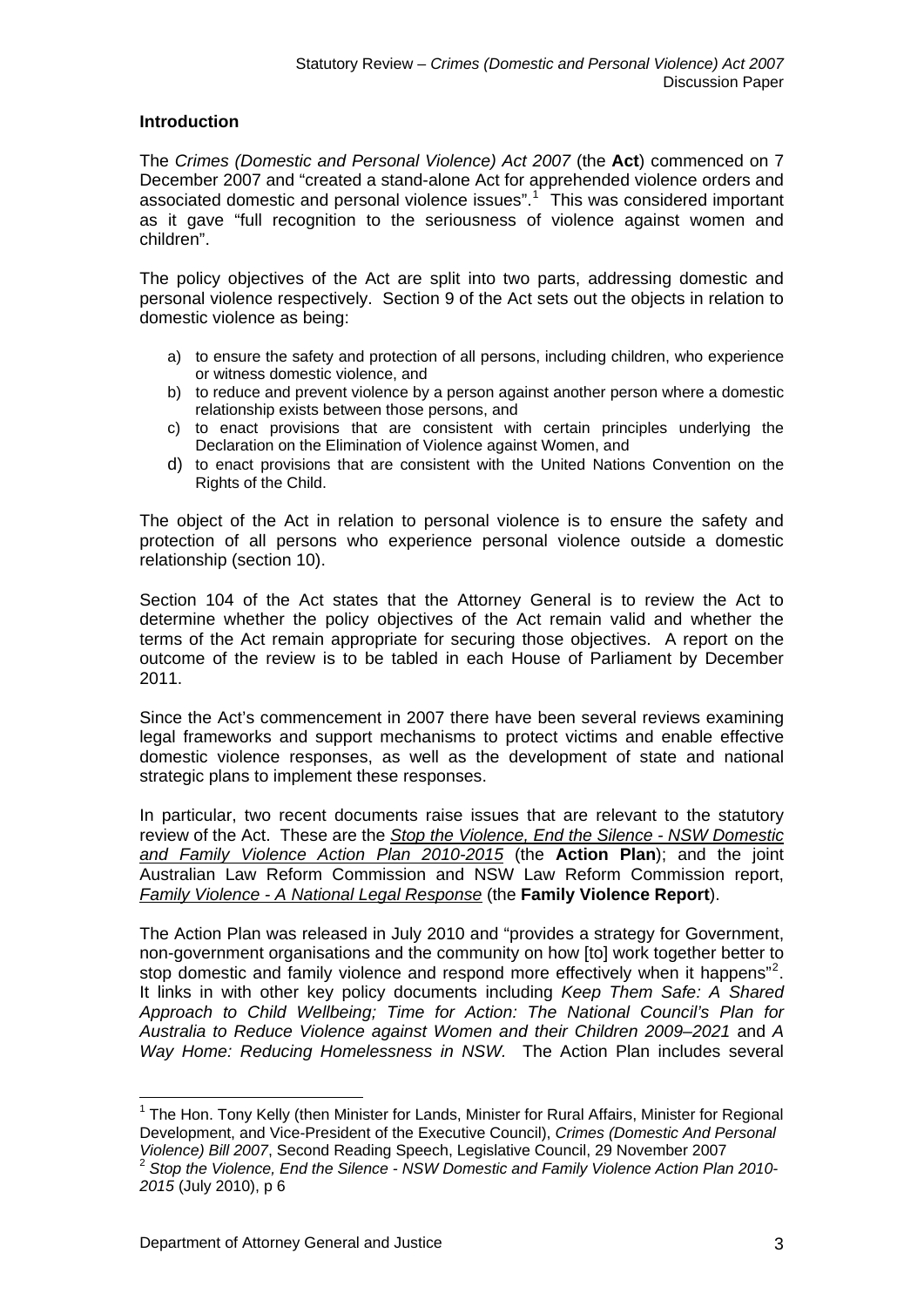actions that involve "reviewing legislation to give victims the best possible protection".<sup>[3](#page-3-0)</sup>

On 17 July 2009, Federal Attorney General, Robert McClelland MP, issued Terms of Reference for the Australian Law Reform Commission, in association with the New South Wales Law Reform Commission (the **Commissions**), to undertake a comprehensive review of specified family violence laws and legal frameworks to improve the safety of women and their children. The Report produced by the Commissions makes 187 recommendations for reform, including 29 that the Department has identified as relevant to the statutory review of the Act.

The issues arising from the Action Plan and the Report which will be examined as part of the statutory review are identified on pages 19 - 24 of this Discussion Paper. Commentary about each issue is contained in the Action Plan and the Report at

- [http://www.dpc.nsw.gov.au/\\_\\_data/assets/pdf\\_file/0005/93920/Stop\\_the\\_Viol](http://www.dpc.nsw.gov.au/__data/assets/pdf_file/0005/93920/Stop_the_Violence._End_the_Silence._Domestic_and_Family_Violence_Action_Plan_-_Web2.pdf) [ence.\\_End\\_the\\_Silence.\\_Domestic\\_and\\_Family\\_Violence\\_Action\\_Plan\\_-](http://www.dpc.nsw.gov.au/__data/assets/pdf_file/0005/93920/Stop_the_Violence._End_the_Silence._Domestic_and_Family_Violence_Action_Plan_-_Web2.pdf) [\\_Web2.pdf](http://www.dpc.nsw.gov.au/__data/assets/pdf_file/0005/93920/Stop_the_Violence._End_the_Silence._Domestic_and_Family_Violence_Action_Plan_-_Web2.pdf)
- [http://www.alrc.gov.au/sites/default/files/pdfs/publications/ALRC114\\_WholeR](http://www.alrc.gov.au/sites/default/files/pdfs/publications/ALRC114_WholeReport.pdf) [eport.pdf](http://www.alrc.gov.au/sites/default/files/pdfs/publications/ALRC114_WholeReport.pdf)

In the context of the statutory review, submissions are also sought on a number of specific issues that have arisen in the operation of the Act. These issues include:

- Definition of 'personal violence offence' ('domestic violence offence')
- Definition of 'domestic relationship'
- Variation applications where a child is the person in need of protection (**PINOP**)
- Revocation of apprehended violence orders
- Costs in AVO matters
- AVO applications involving 'serious offence' matters that are remitted to a higher court
- Apprehended Personal Violence Orders

For the purposes of this discussion paper, we have used the following acronyms to describe particular groups of orders as follows:

- Apprehended Domestic Violence Orders (**ADVOs**)
- Apprehended Personal Violence Orders (**APVOs**)
- Both domestic and personal violence orders (**AVOs**)

<span id="page-3-0"></span><sup>&</sup>lt;u>.</u> <sup>3</sup> *Stop the Violence, End the Silence - NSW Domestic and Family Violence Action Plan 2010- 2015* (July 2010), p 40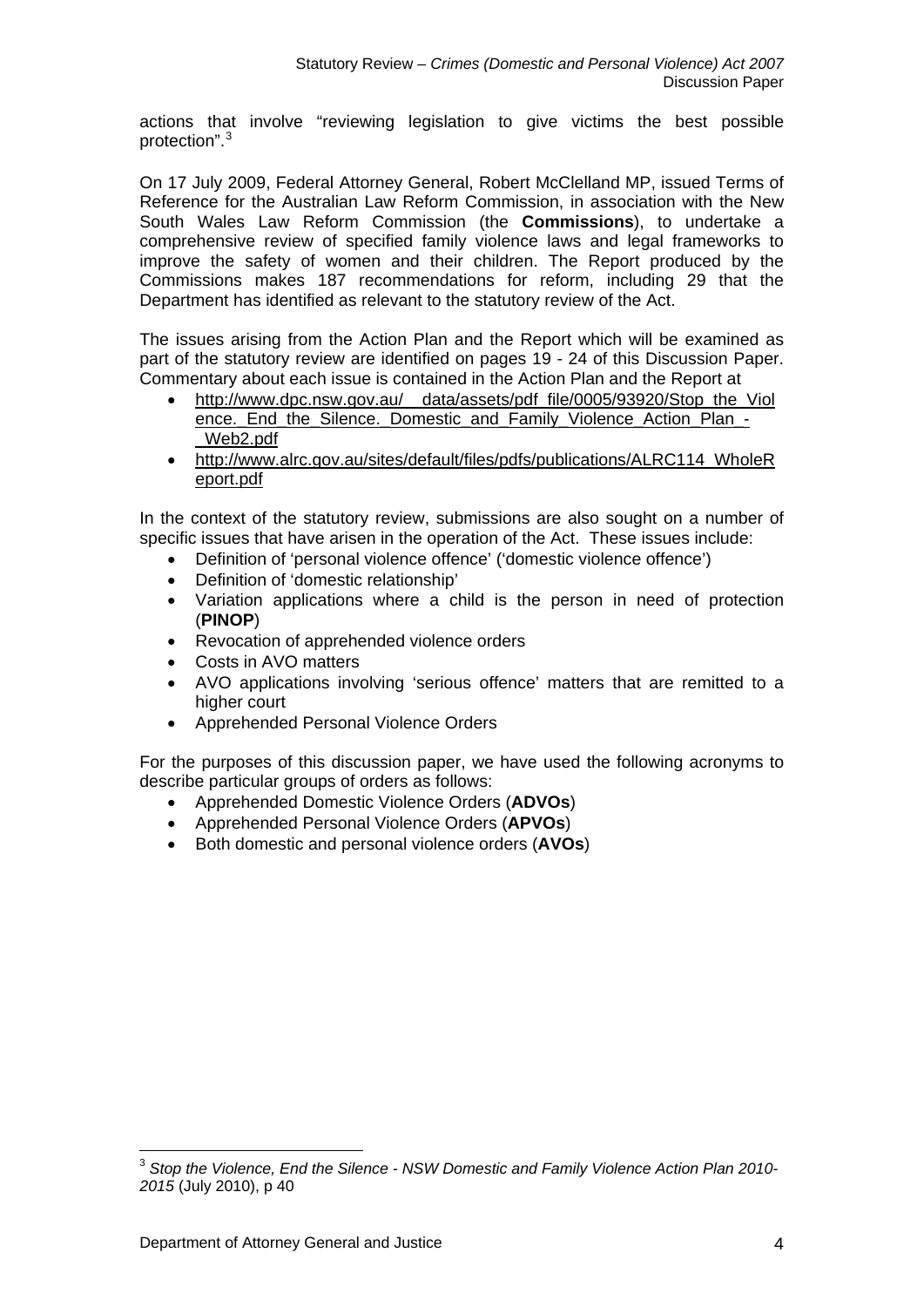# **1. Definition of 'personal violence offence' ('domestic violence offence')**

Section 4 of the Act sets out the definition of 'personal violence offence':

- In this Act, *personal violence offence* means:
- (a) an offence under, or mentioned in, section 19A, 24, 26, 27, 28, 29, 30, 31, 33, 33A, 35, 35A, 37, 38, 39, 41, 44, 46, 47, 48, 49, 58, 59, 61, 61B, 61C, 61D, 61E, 61I, 61J, 61JA, 61K, 61L, 61M, 61N, 61O, 65A, 66A, 66B, 66C, 66D, 66EA, 80A, 80D, 86, 87, 93G, 93GA, 195, 196, 198, 199, 200, 562I (as in force before its substitution by the Crimes Amendment (Apprehended Violence) Act 2006) or 562ZG of the Crimes Act 1900, or
- (b) an offence under section 13 or 14 of this Act, or
- (c) an offence of attempting to commit an offence referred to in paragraph (a) or (b).

Section 11 sets out the definition of 'domestic violence offence':

In this Act, *domestic violence offence* means a personal violence offence committed by a person against another person with whom the person who commits the offence has or has had a domestic relationship.

It has been argued that some offences that occur in the context of domestic violence are not covered by the current definition of 'personal violence offence'. The result is that perpetrators of some offences that may occur in a domestic violence context are not recorded as perpetrators of domestic violence, unless additional charges that are recognised under the definition are laid.

Examples of offences that are not covered in the definition of *personal violence* include:

- Breaking out of dwelling-house after committing, or entering with intent to commit, indictable offence in circumstances of aggravation (s 109(2) *Crimes Act 1900*))
- Breaking, entering and assaulting with intent to murder etc (s 110 *Crimes Act 1900*)
- Entering dwelling-house in circumstances of aggravation (s 111(2) *Crimes Act 1900*)
- Breaking etc into any house etc and committing serious indictable offence in circumstances of aggravation (s 112(2) *Crimes Act 1900*)
- Breaking etc into any house etc with intent to commit serious indictable offence in circumstances of aggravation (s 113(2) *Crimes Act 1900*)
- Being armed with intent to commit indictable offence (s 114 *Crimes Act 1900*)

There are significant consequences if an offence falls within the definition of a domestic violence offence. One rationale for defining offences as domestic violence was to "help identify repeat offenders"<sup>[4](#page-4-0)</sup>. A conviction for a 'domestic violence offence' results in a "permanent stain"<sup>[5](#page-4-1)</sup> on the records of offenders. This consequence was identified as a means of increasing protection for victims and their children as it would be "readily identifiable to a sentencing court or a court making a bail determination". It also assists the police in tracking repeat domestic violence offenders. Other consequences of an offence being defined as a 'domestic violence offence' include:

<span id="page-4-0"></span><sup>4</sup> New South Wales, *Second Reading Speech*, Legislative Council, 29 November 2007 (The Hon. Tony Kelly).

<span id="page-4-1"></span><sup>5</sup> New South Wales, *Second Reading Speech*, Legislative Council, 29 November 2007 (The Hon. Tony Kelly).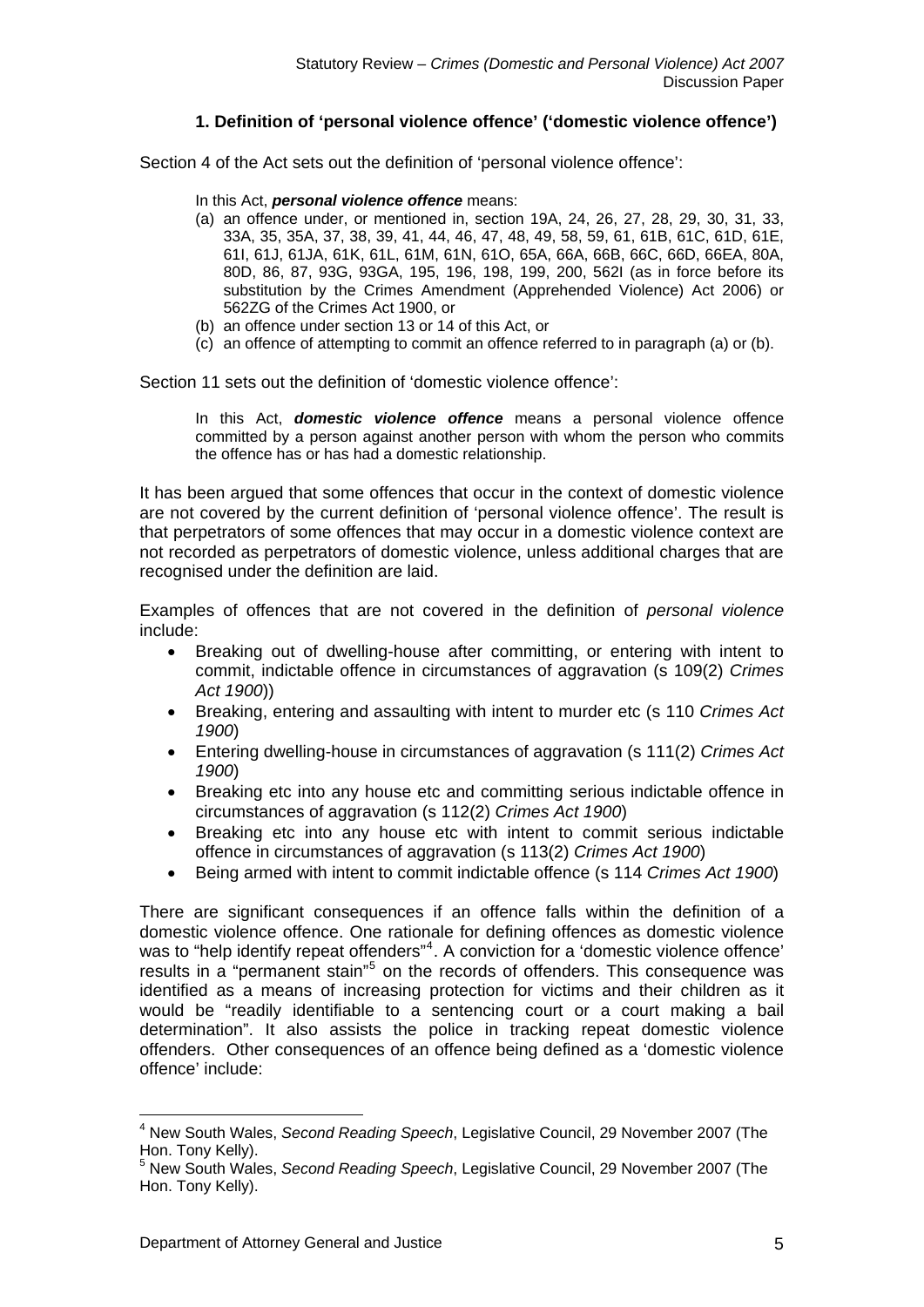- Giving the police greater powers to deal with such offences (Part 6, *Law Enforcement (Powers and Responsibilities Act 2002*), including the power to search for a greater range of weapons at the scene of domestic violence incidents (s 86-87, *Law Enforcement (Powers and Responsibilities Act 2002*)
- The offence being an exception from the presumption in favour of bail (s 9A *Bail Act 1978*)
- That the sentence for such an offence cannot include home detention where it is likely the offender would reside, or resume a relationship with the victim/s (s 76(g) *Crimes (Sentencing Procedure) Act 1999*)
- Police are required to make an application for an order<sup>[6](#page-5-0)</sup>
- $\blacksquare$  (In some cases) it can be considered an aggravating factor in sentencing<sup>[7](#page-5-1)</sup>.

The definition of a 'domestic violence offence' was also examined in the Family Violence Report, which recommended (**Recommendation 5-4**) that:

The governments of NSW and the ACT should review the offences categorised as 'domestic violence offences' in their respective family violence legislation with a view to:

- (a) ensuring that the classification of such offences falls within the proposed definition of family violence in Rec 5–1; and
- (b) considering the inclusion of relevant federal offences committed in a family violence context, if they choose to retain such a classification system.

At page 20 of this paper, submissions are sought on this recommendation.

The Action Plan includes a broader review of the definition and asks whether it should include other forms of violence (**Item 29**). Submissions are sought on this issue at page 20 of this paper.

Submissions are sought on whether the definition of *personal violence offence* should be expanded to include additional offences involving violence.

<span id="page-5-0"></span> $6$  Section 49 Crimes (Domestic and Personal Violence) Act 2007

<span id="page-5-1"></span><sup>&</sup>lt;sup>7</sup> Under the *Crimes (Sentencing Procedure) Act 1999* a "serious personal violence offence" means a personal violence offence, within the meaning of the *Crimes (Domestic and Personal Violence) Act 2007*, that is punishable by imprisonment for life or for a term of 5 years or more: s 21A(6).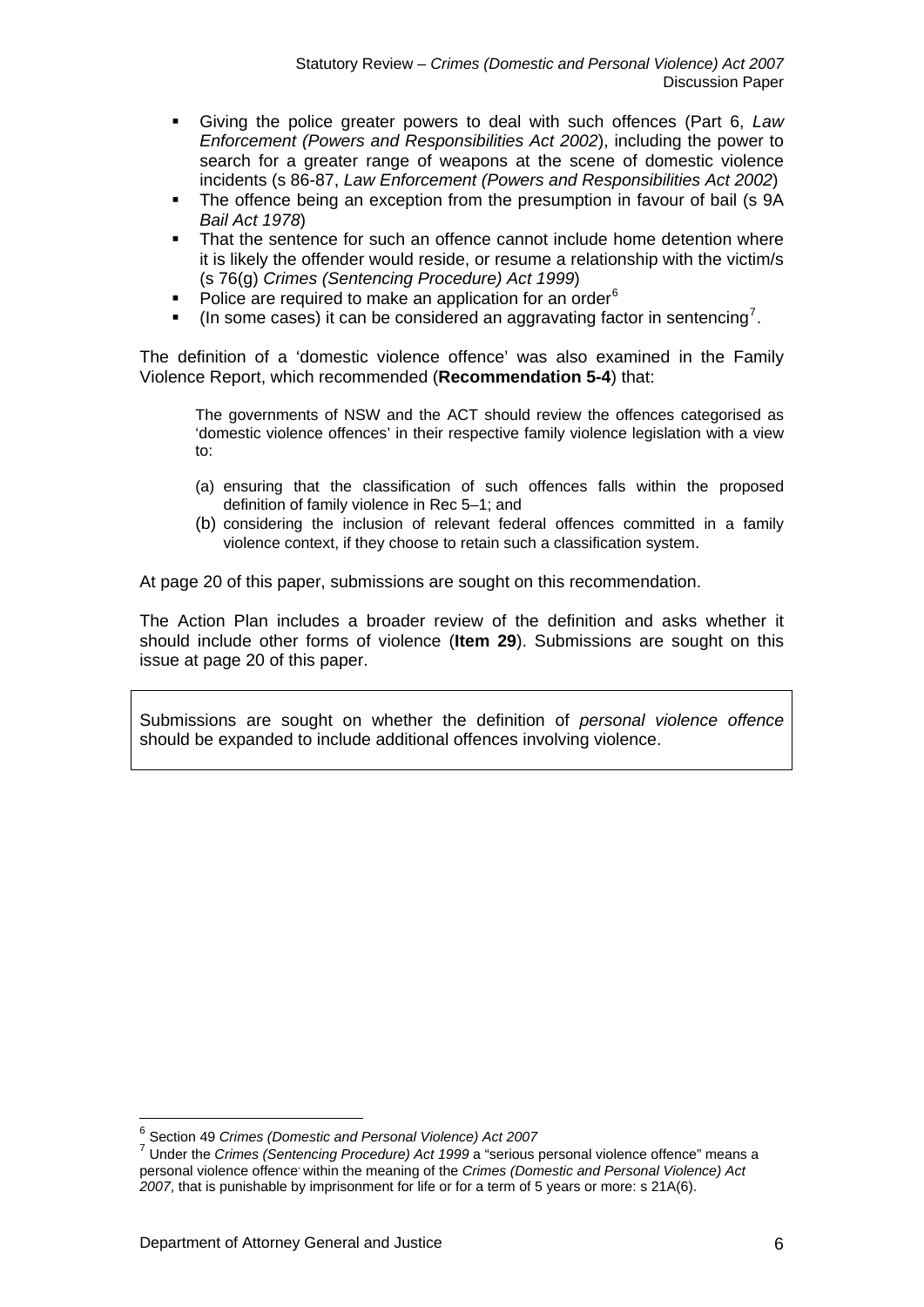# **2. Definition of 'domestic relationship'**

'Domestic relationship' is defined in section 5 of the Act as:

#### **5 Meaning of "domestic relationship"**

For the purposes of this Act, a person has a domestic relationship with another person if the person:

- (a) is or has been married to the other person, or
- (b) is or has been a de facto partner of that other person, or
- (c) has or has had an intimate personal relationship with the other person, whether or not the intimate relationship involves or has involved a relationship of a sexual nature, or
- (d) is living or has lived in the same household as the other person, or
- (e) is living or has lived as a long-term resident in the same residential facility as the other person and at the same time as the other person (not being a facility that is a correctional centre within the meaning of the *Crimes (Administration of Sentences) Act 1999* or a detention centre within the meaning of the *Children (Detention Centres) Act 1987*), or
- (f) has or has had a relationship involving his or her dependence on the ongoing paid or unpaid care of the other person, or
- (g) is or has been a relative of the other person, or
- (h) in the case of an Aboriginal person or a Torres Strait Islander, is or has been part of the extended family or kin of the other person according to the Indigenous kinship system of the person's culture.

Note. "De facto partner" is defined in section 21C of the *Interpretation Act 1987*.

It has been suggested that the definition is too broad, with criticism particularly of sections 5(d), (e) and (f). The relationships covered by these sections can be broadly defined as covering flatmates; persons living long-term in the same residential facility; and carer type relationships respectively.

If two people are in a domestic relationship, then a 'personal violence offence' (specific offences are provided in section 4) committed by one person against the other will be a 'domestic violence offence'. Police are required to seek orders in matters where they suspect or believe a domestic violence offence has been or is being committed or is likely to be committed (section 27), for example:

- on behalf of care workers against children
- on behalf of care workers against adult persons in their care
- on behalf of flatmates

It has been suggested that some of the relationships described above are more appropriately considered in the context of personal violence matters (violence outside a domestic relationship). Police may seek orders in relation to personal violence matters, but there is no obligation to do so.

The policy question is whether the Act, in so far as it is a tool to educate and protect against domestic violence, should interpret 'domestic relationship' in a traditional sense, focussing on relationships between intimate partners or family members, or whether it should retain the breadth provided by subsections (d), (e) and (f) which may cover a broader group. If it is the latter, to what extent should protection be afforded? Should it extend to any persons who reside together, or be limited to where protection is required for some reason, for example, one person is caring for or has a position of responsibility in respect of another more vulnerable person?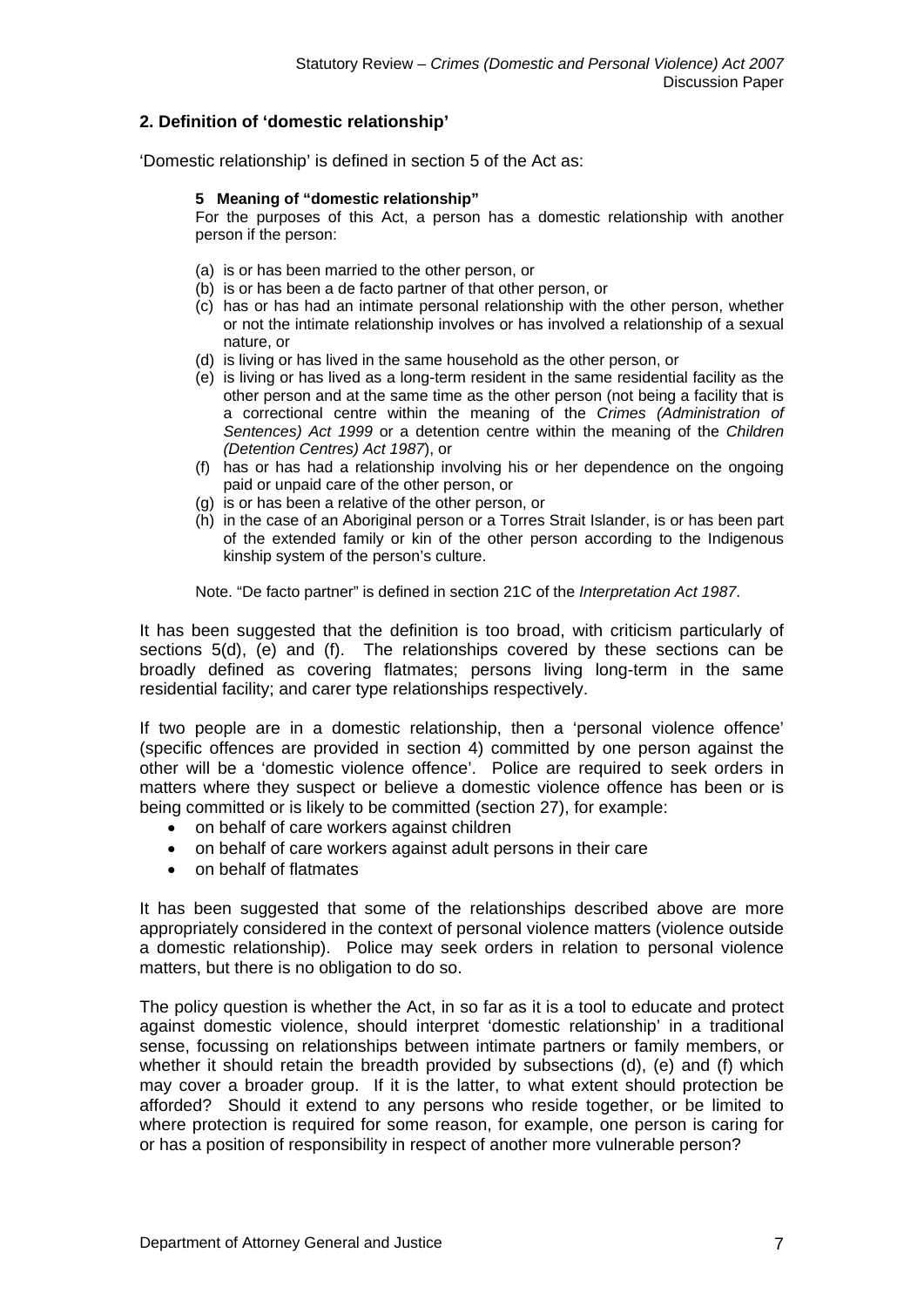In the Family Violence Report, the Commissions examined which relationships should be captured in the definition in their report. It is noted however that the current NSW definition is broader than that recommended by the Commissions. The Commissions recommended at 7–6 that:

#### **Recommendation 7-6**

State and territory family violence legislation should include as the core group of protected persons those who fall within the following categories of relationships:

- (a) past or current intimate relationships, including dating, cohabiting, and spousal relationships, irrespective of the gender of the parties and whether the relationship is of a sexual nature;
- (b) family members;
- (c) relatives;
- (d) children of an intimate partner;
- (e) those who fall within Indigenous concepts of family; and
- (f) those who fall within culturally recognised family groups.

At page 21 of this paper, submissions are sought on this recommendation.

Submissions are sought on issues relating to the definition of 'domestic relationship'.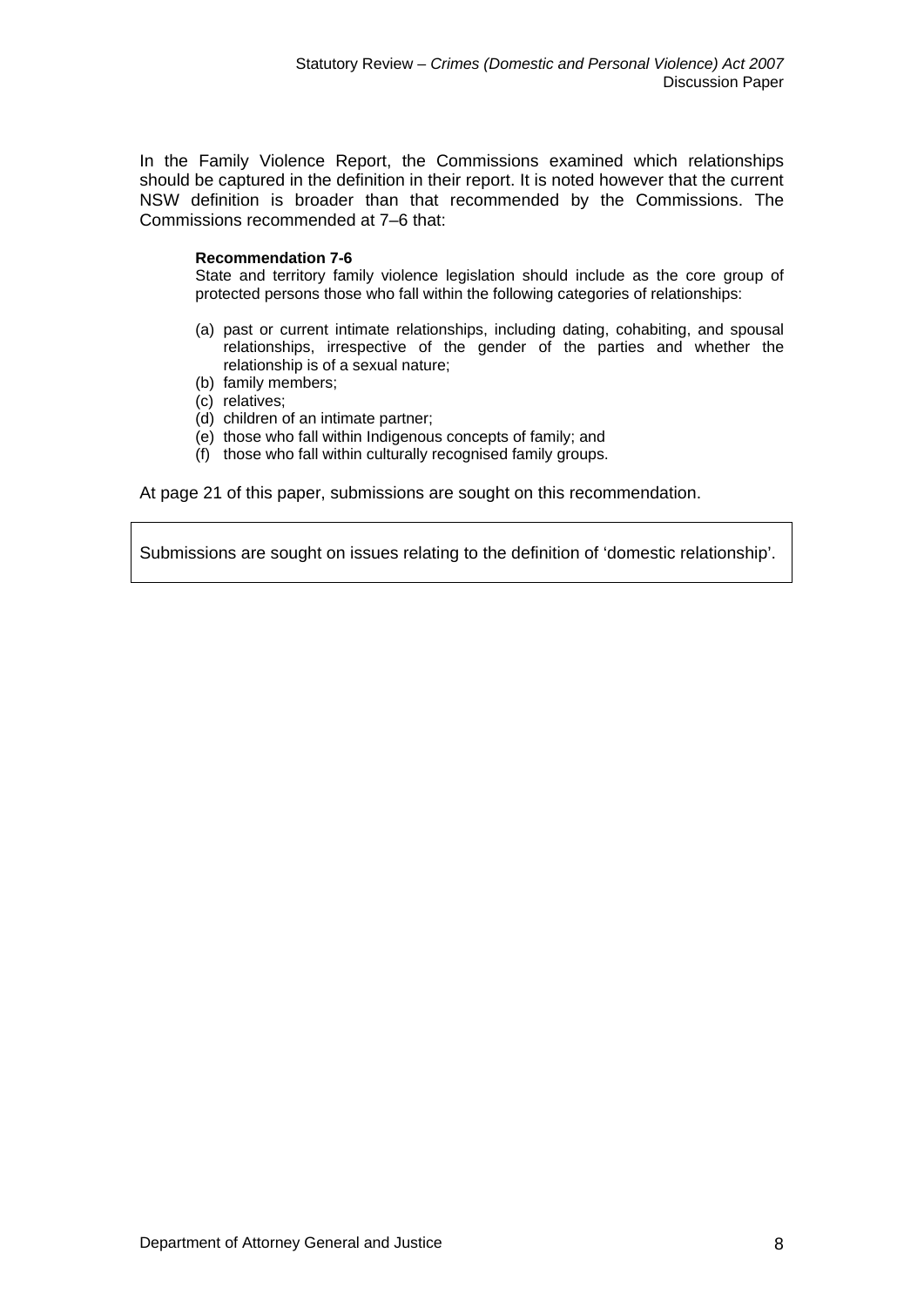# **3. Variation applications where a child is the person in need of protection**

Section 72(1) of the Act provides that an application may be made to a court for the variation or revocation of a final AVO or interim court order. Section 72(2) allows for such an application to be "made only by" a protected person (whether or not that person was the original applicant), a police officer or the defendant. Section 72(3) provides that an application for variation or revocation of an order must be made by a police officer if the protected person or one of the protected persons is a child at the time of the application.

'Child' is defined in section 3 of the Act as a person under the age of 16 years.

It has been suggested that the legislation should be amended to also allow for a protected person or defendant to make an application to vary or revoke an order where the protected person (or one of the protected persons) is a child.

*Considerations against amending to enable applications to be made by parties other than police* 

- Police can act to ensure protection of the child. The best interests of the child are not necessarily prioritised in the process when the applicant or the defendant can make an application to vary.
- Police are required by legislation to seek an order on behalf of a child where it appears there has been an incident involving a child directly, where the child is at risk or has directly witnessed incidents. Children's right to safety should be protected independently of the interests of the applicant or defendant.
- The current provision removes the potential for pressure by a defendant to apply to vary orders in a way that may not maintain adequate protection for the protected adult or the child.

#### *Considerations in support of amending to enable applications to be made by parties other than police*

- Access to justice. Under the current provision, a person who is affected by the orders, either as a protected person or defendant, cannot apply to vary the orders.
- Some people may be reluctant to approach the police for assistance. Historical and cultural experiences mean that the existing provision may impact disproportionately on some groups (for example, Aboriginal and Torres Strait Islander people and people from Culturally and Linguistically Diverse communities).
- The Act provides for parties to take other actions in relation to AVOs, independently of police. This includes initiating an application where children are named as additional protected persons and appeals. The policy basis for not allowing them to apply to vary orders is unclear.

Submissions are sought on issues relating to variation applications where a child is the person in need of protection.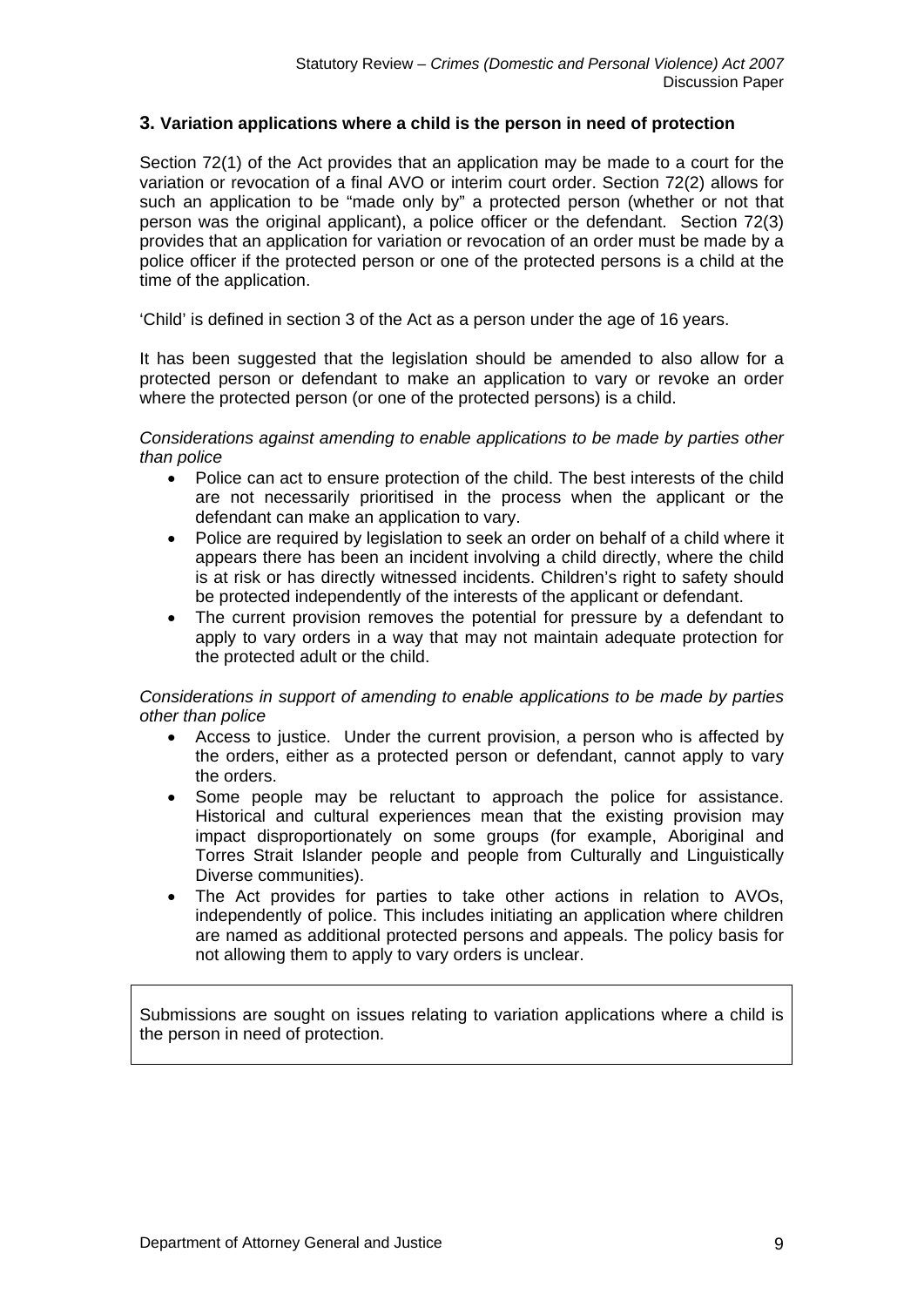# **4. Revocation of AVOs**

An AVO may be revoked both during (section 72(1)) and after (section 72(5)) its term. It has been suggested that it is undesirable to enable a person to apply to revoke an order that has expired.

Section 72(6) provides that a court may revoke an expired AVO if satisfied that if the order was still in force, it should be revoked. This test is based upon the circumstances at the time of the application to revoke, not when the order was made and/or in force although the Court must consider the grounds of the original order under section 72(8)(b).

Issues for consideration in relation to the test include:

- The test is essentially whether the order would be required in the current circumstances. Presumably in many circumstances an AVO will not be required, which is the reason that there is no order currently in place.
- The test becomes easier with the passage of time.
- The existence of an expired AVO may be the only bar to the issuing of a firearms licence and/or prohibited weapons permit. This may be persuasive when considering an application.

# Consequences of an AVO

#### *Firearms and prohibited weapons*

The imposition of an AVO upon a person has various consequences including beyond the duration of the order. An example is that for 10 years following the expiry of an AVO, persons subject to an order are not able to:

- hold a firearms licence. Section 11(5)(c) of the *Firearms Act 1996* provides that a licence must not be issued to a person who is subject to an AVO or who has, at any time within 10 years before the application for the licence was made, been subject to such an order (other than an order that has been revoked).
- hold a prohibited weapons permit. Section 10(3)(b) of the *Weapons Prohibition Act 1998* provides that a permit must not be issued to a person who is subject to an AVO or who has, at any time within 10 years before the application for the permit was made, been subject to such an order (other than an order that has been revoked).

There is no discretionary power available under either the *Firearms Act* or the *Weapons Prohibition Act* for a court to enable such a person to hold a license or permit during this period. However, a defendant is able to apply for the revocation of an expired AVO. Following the revocation of an order, a defendant is eligible to apply for a license or permit.

# *Children and Young People and Employment issues*

An AVO can also impact on a person's employment through a 'Working with Children Check' (**WWCC**), which is conducted under the *Commission for Children and Young People Act 1998* (**CCYP Act**). The *Children (Criminal Proceedings) Act 1987* (**CCP Act**) provides that convictions for children under the age of 16 years are not to be recorded, and for persons between the ages of 16 and 18 years, convictions are only recorded at the discretion of the Magistrate. $8$  The policy rationale is to avoid the stigmatisation of a criminal conviction for something done while young and immature.

<span id="page-9-0"></span><sup>8</sup> *Children (Criminal Proceedings) Act 1987* s 14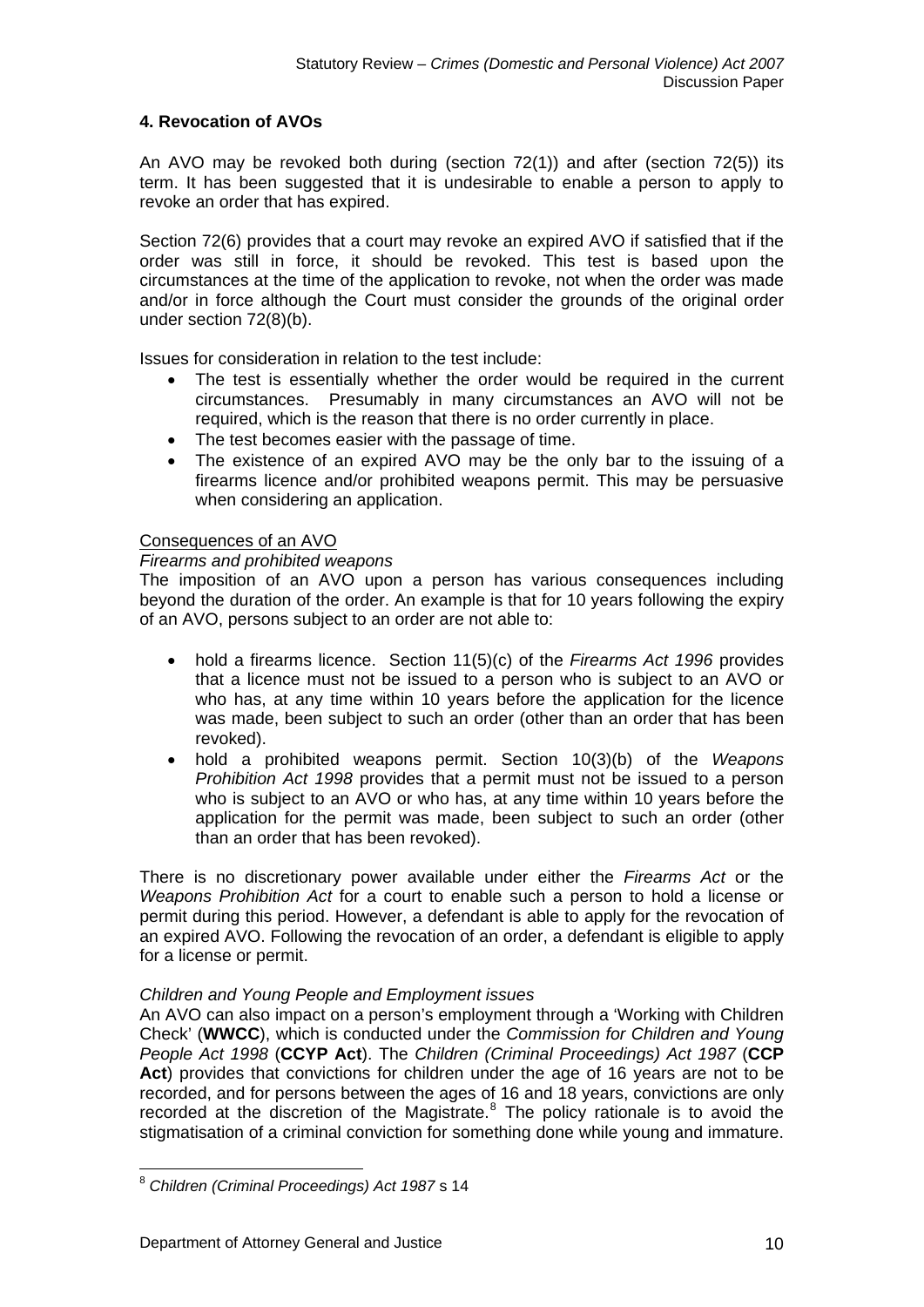However, there is no equivalent discretionary power to exclude AVOs made against juvenile defendants from the WWCC background check process. Currently the only remedy available to a defendant under the age of 18 who wishes to avoid a final AVO being considered in the WWCC is to apply for a revocation of the AVO. A related issue is that a defendant cannot apply for the revocation of a final order where the protected person was under the age of 16 years, as such applications can only be made by police<sup>[9](#page-10-0)</sup>.

The Department has been advised that this WWCC issue commonly arises when the defendant reaches an employable age and seeks employment in a "child-related area" which is broadly defined (s 33, CCYP Act).<sup>[10](#page-10-1)</sup>

It has been suggested that issues related to the impact of AVOs on defendants should be dealt with in the legislation that gives rise to the issue (i.e. *Firearms Act 1996*, *Weapons Prohibition Act 1998* and the *Commission for Children and Young People Act 1998*), not domestic violence legislation.

Submissions are sought on:

- The policy considerations around providing a mechanism for a person to seek revocation of an AVO after the term of the order has expired.
- Where the provision for revocation should be located.
- The appropriateness of the current test.
- What considerations should form part of a test to determine whether an application to revoke an expired order should be granted.

<span id="page-10-0"></span> $9$  s 72(3)

<span id="page-10-1"></span> $10$  It can include, for example, employment as a youth worker or child carer, employment in a school, be it as a teacher, administrative officer or carpenter, employment as a bus-driver and employment in a club or society with significant child membership or involvement.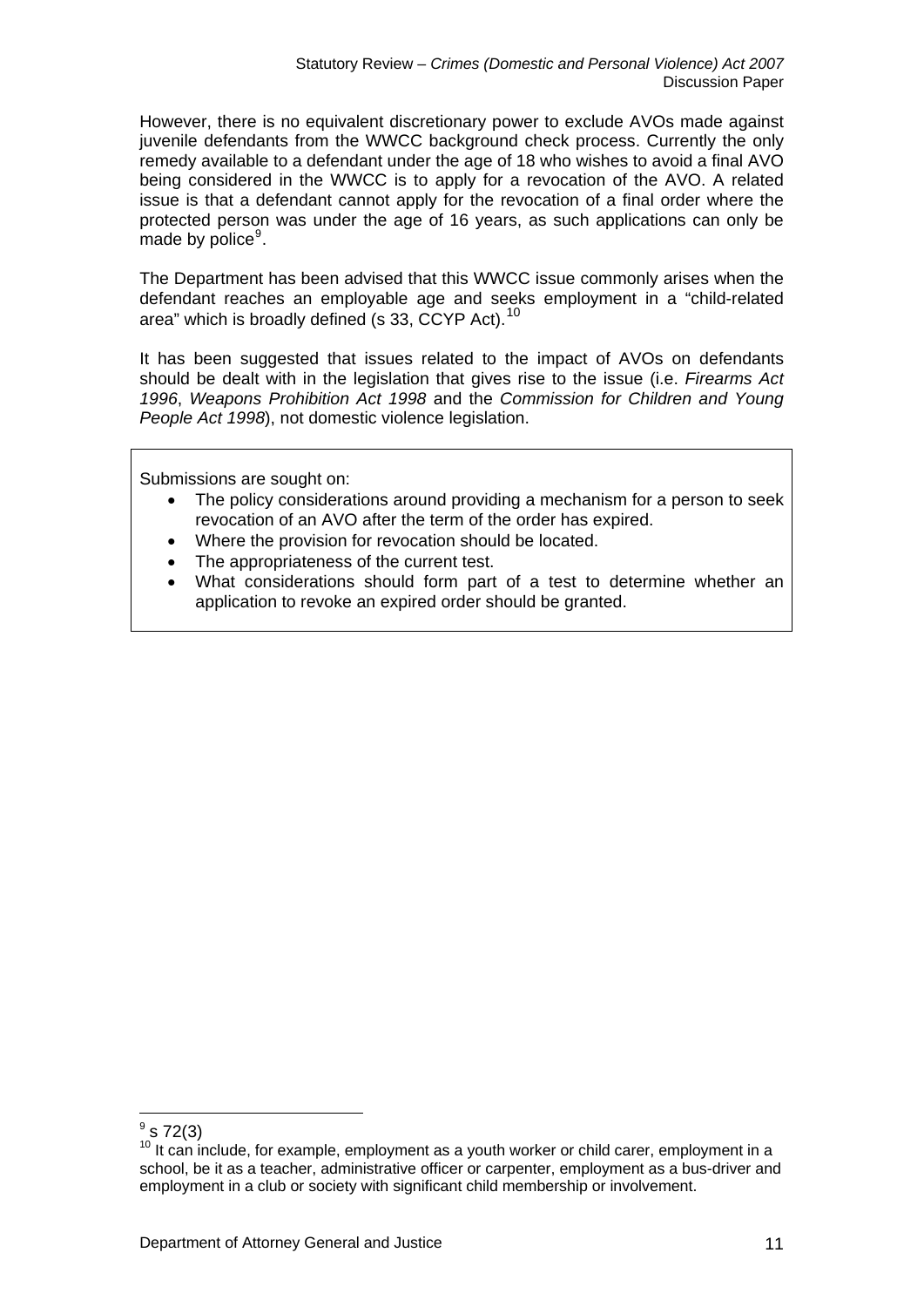# **5. Costs in AVO matters**

The Court's power to award costs following an application for an AVO is in section 99 of the Act.

Two issues have been identified for consideration.

#### **a) Assessment of liability – costs orders against police**

The court's power to award costs in AVO matters was considered in respect of a costs order made against police (*Constable Redman v Willcocks* [2010] NSWSC 1268). In that matter, costs were awarded to a defendant for procedural failures by the plaintiff (the Police), which caused the defendant to incur the costs of the appearance before the Magistrate.

The Supreme Court upheld the order of the Magistrate in the original proceedings to award costs against the police, which the Court assessed as \$2,310. However, the Court expressed concern that "the test for the awarding of costs in s 99(4) is certainly not the same test as s 214(1)(b) [of the *Criminal Procedure Act 1986*] implies in relation to the initiation of the proceedings."<sup>[11](#page-11-0)</sup>

The Supreme Court suggested that "it would be useful if the Parliament were to give some consideration to s 99 as it relates to Div 4 [of the *Criminal Procedure Act 1986*] so that its intention with regard to costs in these sorts of applications is made clear."[12](#page-11-1)

Submissions are sought on this issue.

# **b) Assessment of quantum – relationship between the** *Criminal Procedure Act 1986* **and the** *Legal Profession Act 2004*

When an applicant for an AVO seeks costs, section 99(2) states that Division 4 of Part 2 of Chapter 4 of the *Criminal Procedure Act 1986* applies. Section 215 of the *Criminal Procedure Act* provides when costs may be awarded to a prosecutor.

Sections 215(1) and (3) of the *Criminal Procedure Act* require the Court to specify the amount of costs payable. Section 353(4) of the *Legal Profession Act,* however, provides for an application for assessment of party/party costs in relation to an application for, and the issue of, an AVO.

Proceedings in respect of this issue were recently determined by the Court of Appeal in *Garde v Dowd[13](#page-11-2)*. The Court considered that "the statutory scheme with respect to costs orders in relation to proceedings under the 2007 Act [the Act] is undesirably complex".[14](#page-11-3) The Court of Appeal found that the Local Court has the power to award costs as agreed or assessed in proceedings under the Act.

Submissions are sought on how the costs provisions in relation to AVOs should be clarified*.* 

<sup>&</sup>lt;sup>11</sup> Constable Redman v Willcocks [2010] NSWSC 1268 at 40 (Davies J)

<span id="page-11-2"></span><span id="page-11-1"></span><span id="page-11-0"></span><sup>&</sup>lt;sup>12</sup> Constable Redman v Willcocks [2010] NSWSC 1268 at 41 (Davies J) <sup>13</sup> [2001] NSWCA 115.

<span id="page-11-3"></span><sup>14</sup> *Garde v Dowd* [2001] NSWCA 115 at 15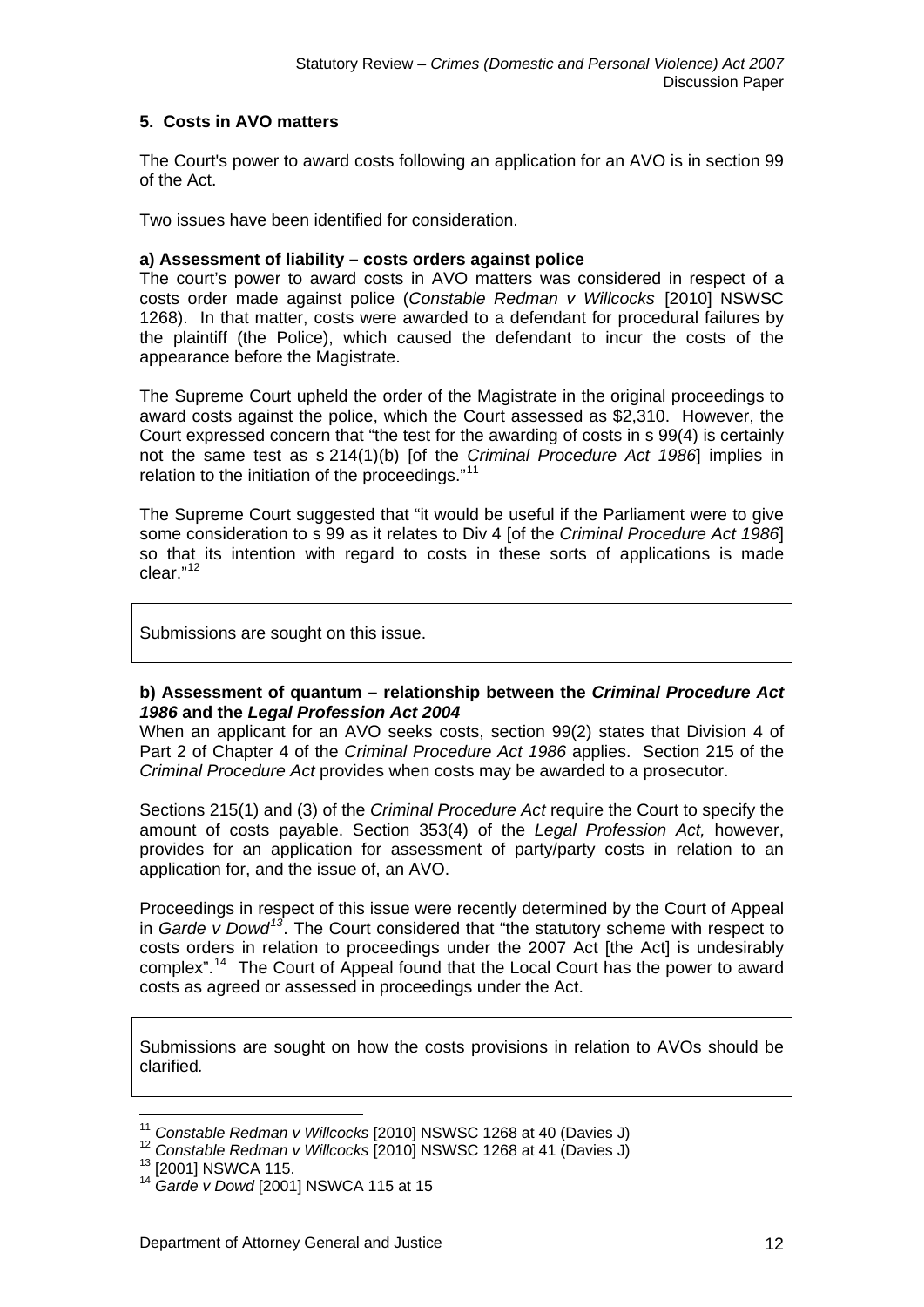#### **6. AVO applications involving 'serious offence' matters that are remitted to a higher court**

Section 40(1) of the Act requires a court to make an interim order where it appears a 'serious offence' has been charged. Section 40(2) requires the court that makes the interim order to summon the defendant to appear once the serious offence charge has been determined.

This process allows the serious offence to be dealt with in the appropriate jurisdiction (ie the District Court or Supreme Court) but necessitates the defendant being called back to the original court (ie the Local Court) following the determination of the serious offence.

A number of issues have been raised with respect to the operation of these provisions:

- a) The procedure requires additional and unnecessary steps. The higher court must notify the lower court that the serious offence charge has been determined. It requires an additional appearance before the lower court and a delay in resolving the matter.
- b) Where the defendant has been acquitted in the higher court, and the AVO is contested, the victim is required to give what is often similar evidence again in the AVO proceedings.
- c) Section 39 provides that an AVO must be made on guilty plea or finding of guilt. This only applies however to some of the serious offences that section 40 applies to.

Submissions are sought on the following options:

Option 1: Provide that, when a defendant is committed for trial in a higher court for a serious offence and there is a related AVO matter in the Local Court, a 2-year final order be made from the date of committal.

Option 2: Enable the AVO matter to be remitted to a higher court for finalisation (either by making the order or dismissing the application). Alternatively the higher court may formally refer the matter back to the lower court to finalise [together with any material to assist the Local Court]. This would enable the serious charge matter and the related AVO matter to travel through the system together.

Option 3: If the existing system is retained or Option 2 adopted, provide for the transmission of evidence given in the higher court to the lower court, and provide for the admissibility of that evidence in the AVO proceedings.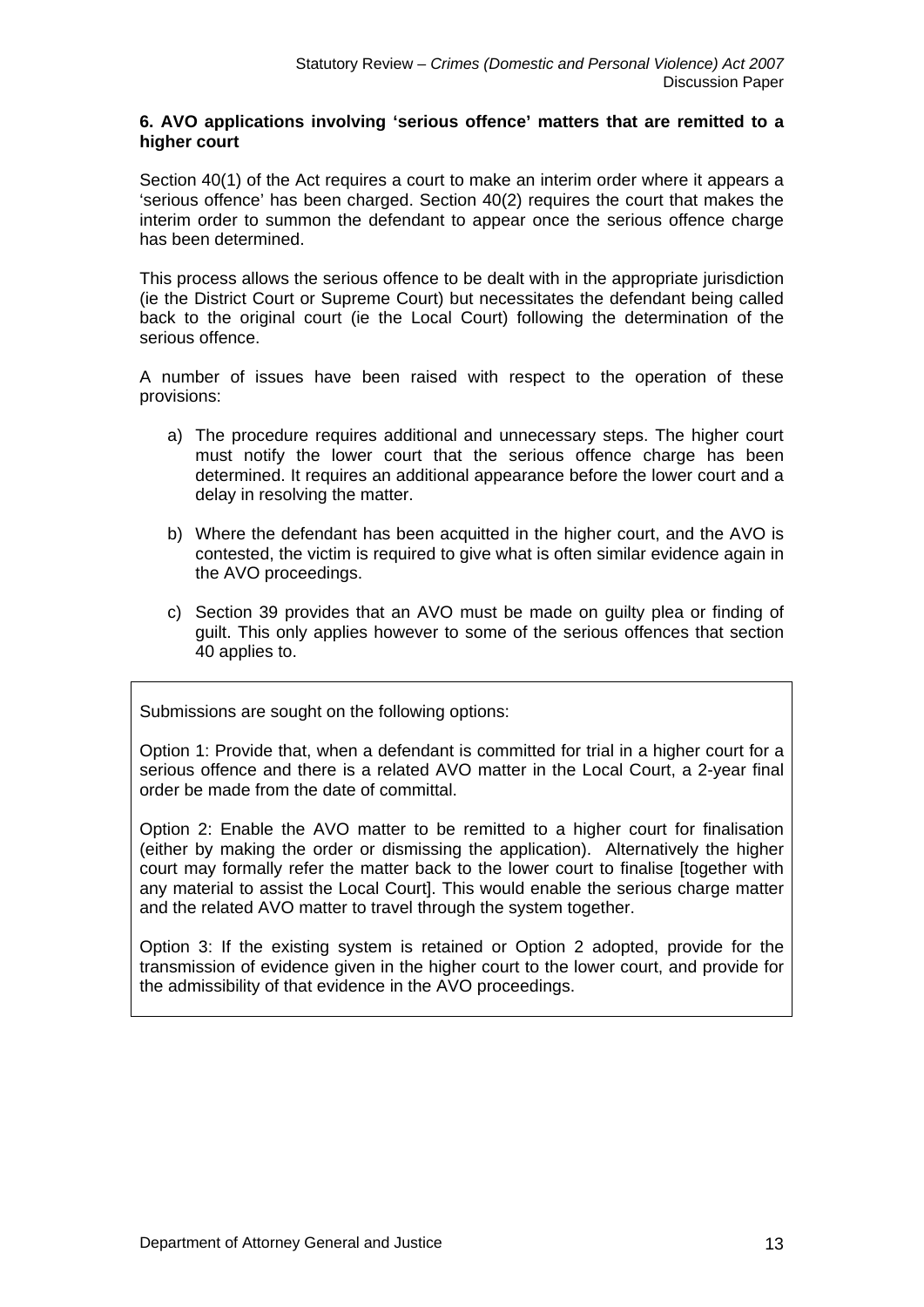# **7. Apprehended Personal Violence Orders**

Part 5 of the Act provides for the making of APVOs between persons who are not in a domestic relationship. Media reports have raised a number of issues associated with APVOs, and judicial officers have also expressed concerns about abuse of APVOs.[15](#page-13-0)

Media criticism of APVOs is that they are sought (and granted) frivolously and vexatiously. In 1999, Criminal Law Review Division of the Attorney General's Department found there was "little empirical evidence either supporting or refuting the claim that APVOs are routinely being abused".<sup>[16](#page-13-1)</sup> In 2003, the NSW Law Reform Commission (**NSWLRC**) expressed similar concern that "that there is a lack of empirical or qualitative research in relation to APVOs generally, and a dearth of useful or reliable statistics. It appears that we still know very little beyond anecdotes about how APVOs are operating. Thus, any assessment of the effectiveness of APVOs is limited due to the lack of available information in key areas."[17](#page-13-2) The Department notes that there continues to be a lack of data on this issue.

Clearly, an APVO that is issued, despite being vexatious or for an ulterior motive, has an impact on the parties concerned. In  $P E V M U^{18}$  $P E V M U^{18}$  $P E V M U^{18}$ , Justice Williams stated that "(i)f an APVO is made inappropriately, rather than calm a developing situation it can tend to inflame it by giving apparent legitimacy to inappropriate conduct". Importantly, it also has an impact beyond the parties, with the community perception of the issue impacting upon "the effectiveness of ADVOs, since a great deal of the benefit derives from community respect for the seriousness of the AVO process".<sup>[19](#page-13-4)</sup>

Four proposals have been identified to address the concerns expressed about vexatious applications:

- A) enhancing the Registrar's discretion to refuse to issue an APVO application notice
- B) ensuring the referral of appropriate APVOs to mediation
- C) providing a means to prosecute protected persons for false or vexatious APVOs
- D) further legislative distinction between ADVOs and APVOs.

#### **Proposal A: Enhancing the Registrar's discretion to refuse to issue an APVO application notice**

Low numbers of APVO applications are refused by Registrars. The Local Court submission to the NSWLRC in 2003 suggested a number of possible reasons for this including: the difficulty of establishing whether a complaint is vexatious or frivolous; that the matter may be diverted before it is formally refused and that the circumstances which give rise to the presumption against exercising the discretion<sup>[20](#page-13-5)</sup> cover the major reasons why APVO applications are made. The options to enhance the Registrar's discretion are:

*Options 1 and 2* 

<span id="page-13-0"></span><sup>&</sup>lt;sup>15</sup> See, for example, *P E v M U* [2010] NSWDC 2 (per Williams J)<br><sup>16</sup> Apprehended Violence Orders: A Review of the Law,

<span id="page-13-2"></span><span id="page-13-1"></span>http://www.lawlink.nsw.gov.au/lawlink/clrd/ll\_clrd.nsf/pages/CLRD\_avo#5.<br><sup>17</sup> NSW Law Reform Commission *Report 103 (2003) - Apprehended violence orders* 3.85<sup>18</sup> [2010] NSWDC 2

<span id="page-13-3"></span><sup>&</sup>lt;sup>19</sup> NSW Law Reform Commission *Report 103 (2003) - Apprehended violence orders* 3.81

<span id="page-13-5"></span><span id="page-13-4"></span><sup>20</sup> Now in *Crimes (Domestic and Personal Violence) Act 2007* s 53(5)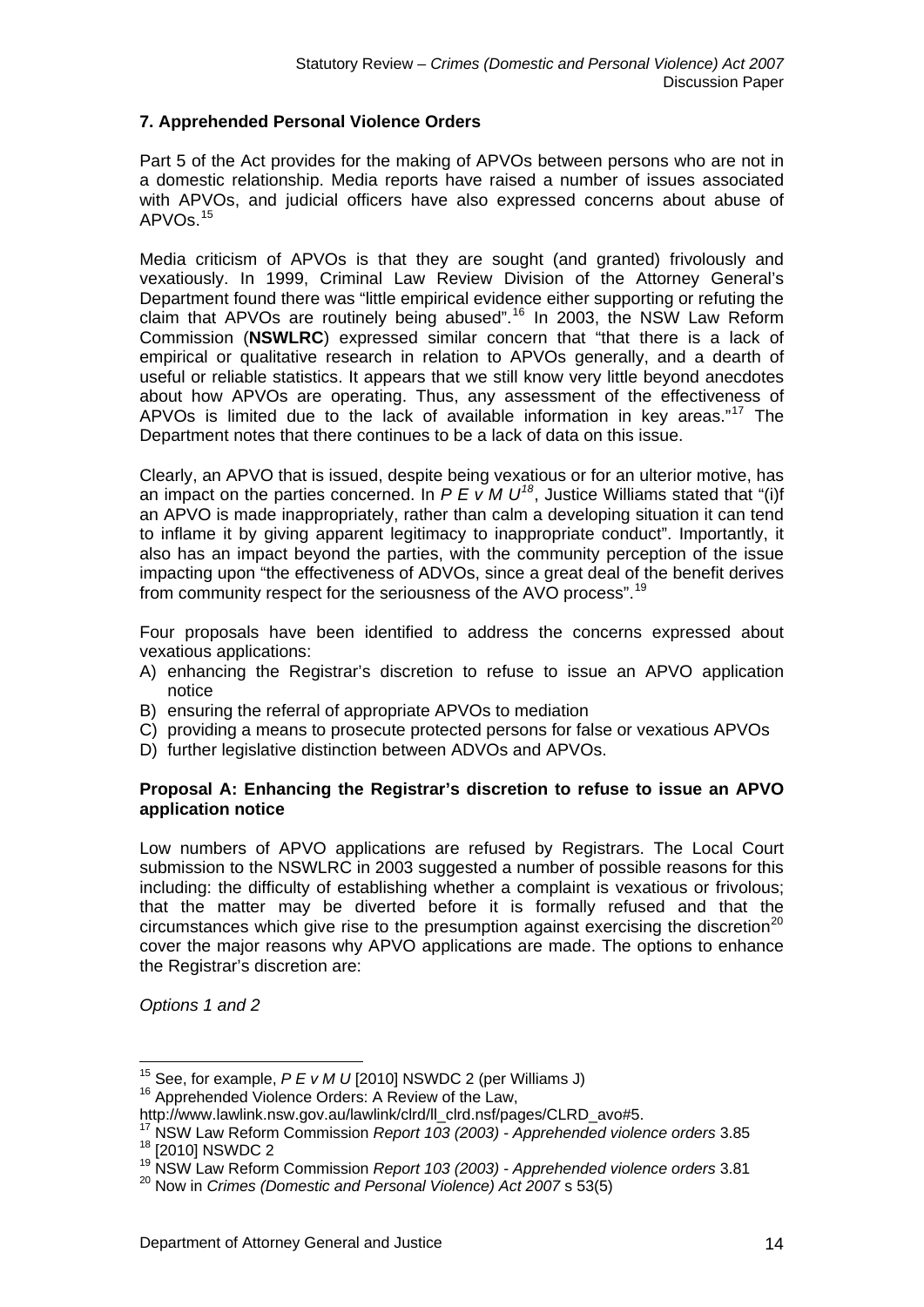The NSWLRC's *Apprehended violence orders[21](#page-14-0)* Report (the **AVO Report**) referred to two suggestions by the Local Court to amend the presumptions against a refusal to issue an application notice, being:

- harassment should require a continuing course of conduct, not "one comment by a neighbour";
- Registrars should not have to consider the offences of stalking or intimidation because it is too difficult for a Registrar to determine whether the person knew that their conduct is likely to cause fear in the other person.

The issue of a continuing course of conduct was raised in a recent Local Court decision, where the Magistrate stated that "(g)iven the stated purposes of the legislation, APVO's should not be used to regulate incidents disclosing little or nothing more than the use of offensive language on an isolated occasion".<sup>[22](#page-14-1)</sup>

# *Option 3*

The NSWLRC also recommended that an authorised officer or Registrar should have to consider whether an application for an APVO is brought by a police officer when considering whether to exercise their discretion to refuse to issue an application notice.<sup>[23](#page-14-2)</sup> Currently, an authorised officer or Registrar cannot refuse to issue process where the application is brought by a police officer.  $24$ 

#### *Option 4*

Currently, if a Registrar refuses to accept an application notice, the applicant may apply to the court for the application to be accepted (s 53(8)). In practice, this can result in a court hearing the whole matter before it is able to determine if the matter is frivolous, vexatious, without substance or has no reasonable prospects for success. An alternative would be for a magistrate to make this determination in chambers on the papers. This may require additional written material, such as suggested in proposal 'C' below.

Each of the above four options would require legislative amendment.

Submissions are sought on these options.

# **Proposal B: Ensuring the referral of appropriate APVOs to mediation**

The NSWLRC considered mediation to be important in APVO disputes in order to limit the opportunity for the abuse of the system. In many cases, mediation may be more appropriate than, or a valuable complement to, an  $APVO.<sup>25</sup>$  $APVO.<sup>25</sup>$  $APVO.<sup>25</sup>$  This is reflected in Community Justice Centre (**CJC**) data that there is a higher settlement rate for APVO referrals, than for general matters.

In 2002, approximately 8% of APVOs were referred by the Local Court to the CJC.<sup>[26](#page-14-5)</sup> In 2003, the AVO Report noted the CJC submission that "many matters suitable for mediation do not proceed to mediation" due to the perceptions of parties about

<span id="page-14-4"></span><span id="page-14-3"></span>

<sup>&</sup>lt;sup>21</sup> NSW Law Reform Commission *Report 103 (2003) - Apprehended violence orders*<br><sup>22</sup> *Police v Dates* 28 March 2011, Tumut Local Court

<span id="page-14-2"></span><span id="page-14-1"></span>

<span id="page-14-0"></span><sup>&</sup>lt;sup>22</sup> Police v Dates 28 March 2011, Tumut Local Court<br><sup>23</sup> NSWLRC AVO Report Recommendation 15<br><sup>24</sup> *Crimes (Domestic and Personal Violence) Act 2007* s 53(1)<br><sup>25</sup> NSWLRC AVO Report 5.36<br><sup>26</sup> NSWLRC AVO Report 5.36

<span id="page-14-5"></span>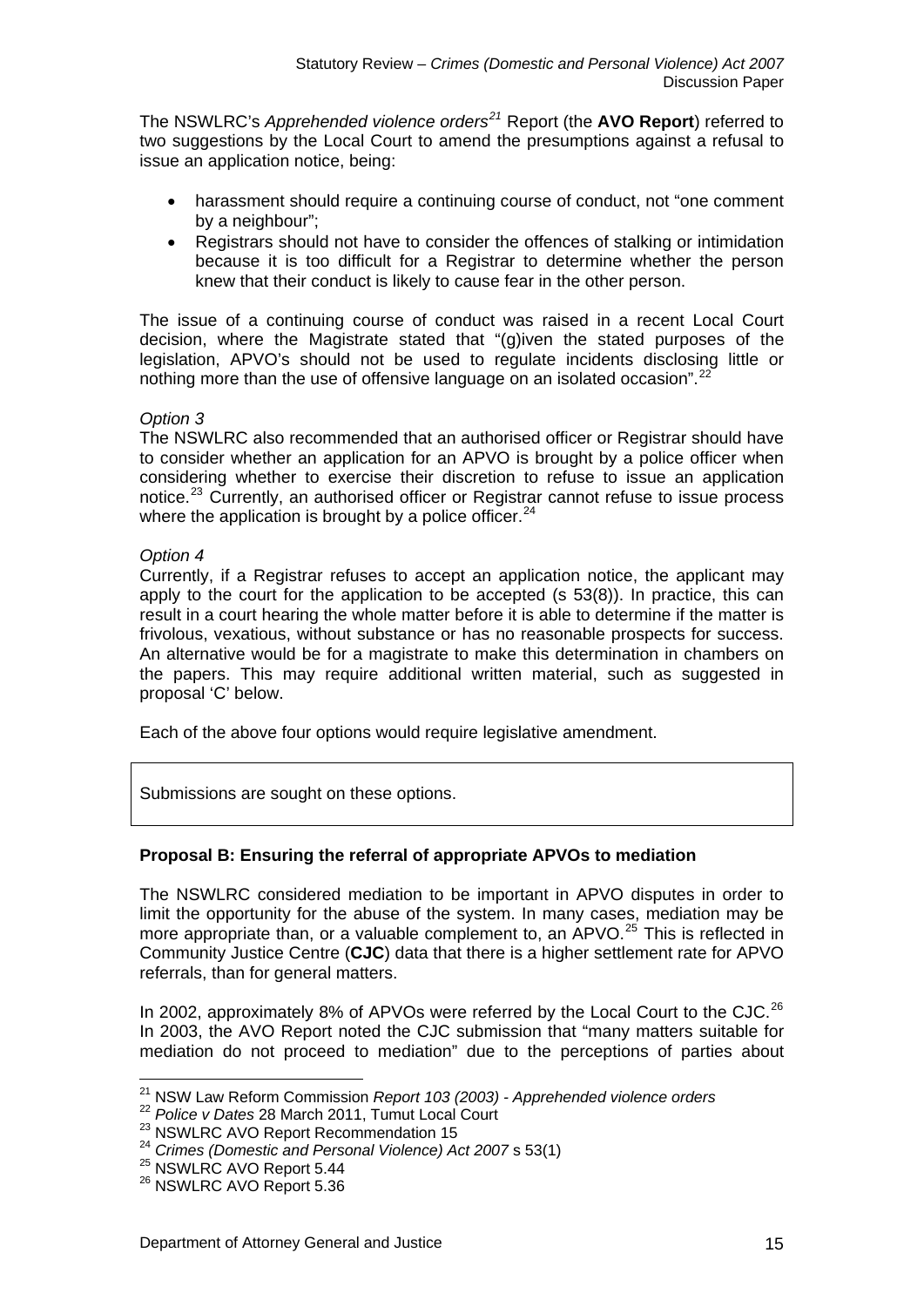mediation. The CJC suggested that training should be provided to authorised officers and Registrars to identify which matters are suitable for mediation.<sup>[27](#page-15-0)</sup> The CJC also suggested a legislative power to refer APVO matters to the CJC, which was then recommended by the AVO Report<sup>[28](#page-15-1)</sup> and is largely reflected in section 21 of the Act. The CJC submission estimated that following the suggested legislative amendment, 40% of APVO matters would be referred to the CJC. Despite the amendments encouraging referrals the  $2009/2010^{29}$  $2009/2010^{29}$  $2009/2010^{29}$  rate is the same as the 2002 rate<sup>[30](#page-15-3)</sup>.

Data is not available to determine whether APVO matters which should be referred to the CJC are not, and the reasons for this. The AVO Report commented that a cooperative assessment of matters between Local Courts and CJCs would strengthen the relationship between APVOs and mediation.

The Victorian Parliament has recently passed new personal violence legislation which aims to better protect victims of serious inappropriate behaviour that threatens their safety, where that behaviour occurs outside the family, and to refer appropriate disputes to mediation services. Courts will have the power, where a matter has been assessed as suitable, $31$  to direct parties to attend mediation. $32$  The AVO Report considered compulsory mediation for APVO matters<sup>[33](#page-15-6)</sup> and stated that the legislation should enable the court to refer suitable APVO matters to mediation even where one or both the parties do not agree to the matter being mediated.<sup>[34](#page-15-7)</sup> Section 21 gives the Court a discretion to refer matters to mediation however there is no power to direct attendance.

Submissions are sought on this proposal, and on the appropriateness of the Victorian model.

# **Proposal C: Providing a means to prosecute protected persons for false or vexatious APVOs**

Currently, an APVO application is made by filing and issuing an application notice signed by a Registrar.<sup>[35](#page-15-8)</sup> In practice, this means that a protected person attends a local court and speaks with a Registrar who completes the application notice. The protected person signs the application notice, which includes the Registrar's summary of the grounds relied on by the applicant, but is not required to testify to the veracity of the information given to the Registrar.

<span id="page-15-0"></span><sup>&</sup>lt;sup>27</sup> NSWLRC AVO Report 5.40

<span id="page-15-2"></span><span id="page-15-1"></span> $^{28}$  NSWLRC AVO Report Recommendation 17<br> $^{29}$  This represents 1063 referrals. CJC data does not show whether these are referrals by a Registrar under section 53 or by a court under s 51.

<span id="page-15-4"></span><span id="page-15-3"></span> $30$  NSWLRC AVO Report 5.36<br> $31$  The court must not give a direction under subsection (1)(b) unless it has received a mediation assessment certificate that specifies that the matter is suitable for mediation: *Personal Safety Intervention Orders Act 2010 (Vic)* s 26(2). This section has not yet commenced.

<span id="page-15-5"></span><sup>&</sup>lt;sup>32</sup> Personal Safety Intervention Orders Act 2010 (Vic) s 26. This section has not yet commenced<br>
<sup>33</sup> NSWLRC AVO Report 5.29 - 5.31

<span id="page-15-6"></span>

<span id="page-15-8"></span>

<span id="page-15-7"></span><sup>&</sup>lt;sup>34</sup>NSWLRC AVO Report 5.49<br><sup>35</sup> Crimes (Domestic and Personal Violence) Act 2007 s 50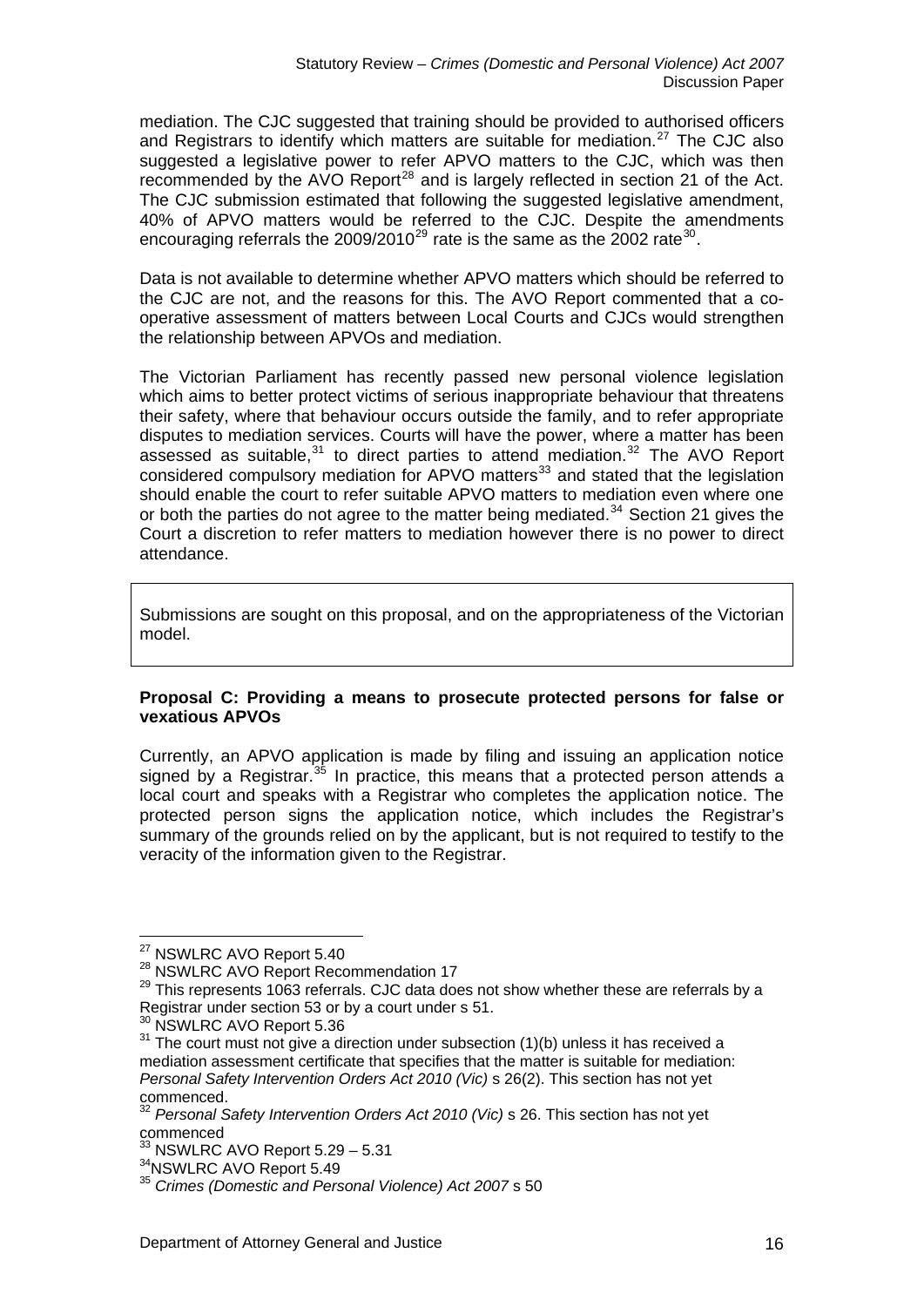The offences of making a false allegation<sup>[36](#page-16-0)</sup> and causing a public mischief<sup>[37](#page-16-1)</sup> are unlikely to be applicable to a protected person making a false statement to a Registrar because:

- a) the false accusation offence requires a person to make an accusation intending a person to be the subject of an investigation of an offence, knowing that other person to be innocent of the offence; and
- b) the public mischief offence requires a person to make a statement to a police officer which calls for a police investigation.

However, these offences may apply to APVO applications made by a police officer upon a complaint being made to police by the protected person.

The Department has identified two possible reforms to rectify this situation. One option would require an amendment to section 307A of the *Crimes Act 1900* to extend the provision to include applications for AVOs. Alternatively, the applicant could be required to file a statutory declaration or affidavit upon making the application.

Section 307A of the *Crimes Act 1900* creates an offence of knowingly providing a false or misleading application. The section does not require a statutory declaration or oath, but an element of the offence is that "the statement is made in connection with an application for an authority or benefit"<sup>[38](#page-16-2)</sup>, which does not cover an application with an application for an authority or benefit<sup>"38</sup>, which does not cover an application for an AVO. An amendment could be made such that the offence does cover statements made in the process of applying for apprehended personal violence orders, however the court file may not contain sufficient information to sustain a prosecution.

Alternatively, existing offences would be available if the protected person was required to provide a statutory declaration or affidavit in support of their application. If a false statutory declaration was provided, the protected person could be prosecuted for making a false declaration in the *Oaths Act*, with a maximum penalty of 5 years.<sup>[39](#page-16-3)</sup> If a false affidavit was provided, the protected person could be prosecuted for perjury under the *Crimes Act*, with a maximum penalty of 10 years.<sup>[40](#page-16-4)</sup>

The Family Violence Report recommended that application forms for protection orders under state and territory family violence legislation should require that applicants swear or affirm a statement incorporated in, or attached to, the application form, setting out the basis of the application. Where the applicant is a police officer, the application form should require the police officer to certify the form.<sup>[41](#page-16-5)</sup> The Commissions do not recommend that this be a legislative requirement, so as to ensure flexibility for courts to accept applications that do not comply, especially where the applicant is vulnerable.

While this recommendation is directed to ADVO applications (because family violence is the focus of the Family Violence Report), the discussion is nonetheless

<sup>36</sup> *Crimes Act 1900* 314

<span id="page-16-1"></span><span id="page-16-0"></span><sup>37</sup> *Crimes Act 1900* s 547B

<span id="page-16-2"></span><sup>38</sup> *Crimes Act 1900* s 307A(1)(c) 39 *Oaths Act <sup>1900</sup>* s 25

<span id="page-16-4"></span><span id="page-16-3"></span><sup>40</sup> *Crimes Act 1900* s 327

<span id="page-16-5"></span><sup>41</sup> ALRC and NSWLRC joint report *Family Violence – A National Legal Response (2010)* Recommendation 18-2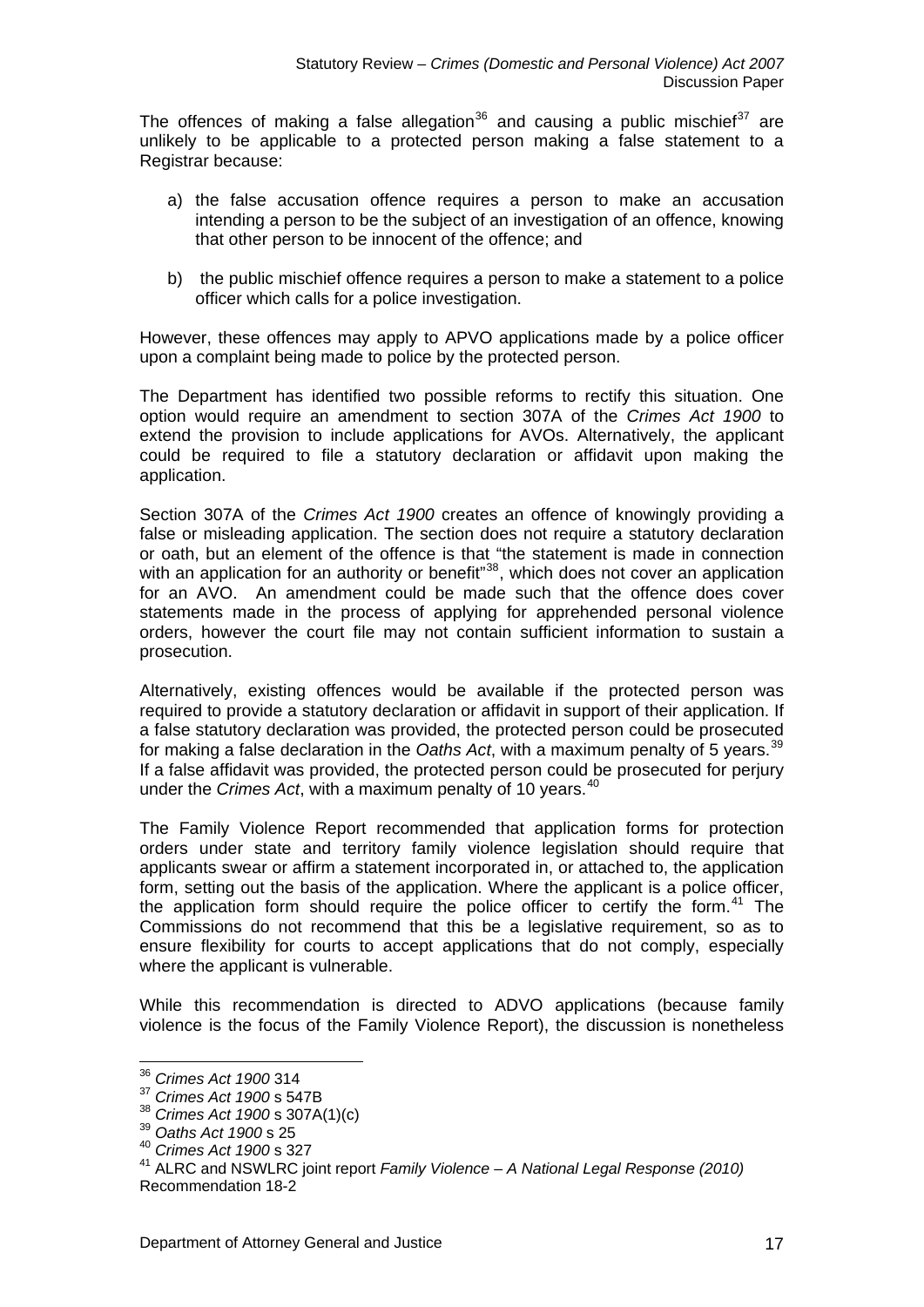relevant to APVO applications. The Commissions referred to concerns about increasing an applicant's legal costs and disadvantaging unrepresented and vulnerable parties and stated that these can be addressed through the provision of culturally appropriate victim support services and enhanced support for victims in high risk and vulnerable groups. This comment must be put in the context, however, of the fewer legal and support services available for APVO matters.

There are various approaches to this issue around Australia, with some jurisdictions requiring sworn statements or affidavits for their equivalent to APVO applications.

Submissions are sought on these proposals.

# **Proposal D: Further legislative distinction between ADVOs and APVOs**

A number of jurisdictions in Australia have separate legislation for their equivalents to APVOs and ADVOs. Others have a single piece of legislation, like NSW. South Australia will be adopting one piece of legislation for all orders when the *Intervention Orders (Prevention of Abuse) Act 2009* comes into effect. Victoria will continue to have two separate pieces of legislation when the *Personal Safety Intervention Orders Act 2010* comes into effect.

The issue of separate legislation for ADVOs and APVOs was discussed in the AVO Report, which outlined some of the arguments raised in submissions for legislatively separating the two regimes as:

- the widely acknowledged view that violence in domestic relationships differs from other types of violence in that it often involves issues of financial dependence, physical and emotional power and control and shared emotional history.
- that having ADVOs and APVOs together "muddies the waters and detracts from the seriousness and particular dynamics of domestic violence"<sup>[42](#page-17-0)</sup>.
- media criticism about the abuse of AVOs through making frivolous complaints does not distinguish between APVOs and ADVOs. This trivialises domestic violence and undermines the integrity of the AVO legislation.

The issue was also discussed by the Victorian Law Reform Commission (the **VLRC**) in its *Review of Family Violence Laws: Report* (2006), which referred to concerns that the increased applications for intervention orders for stalking (the then Victorian equivalent to APVOs) had diverted the limited resources of police and courts and had undermined the seriousness of family violence.<sup>[43](#page-17-1)</sup> The VLRC found that it was neither appropriate nor practical for the family violence legislation to also apply to community-based interpersonal disputes and recommended that they be separated. This recommendation has been followed in Victoria.

Submissions are sought as to whether further legislative distinction between violence within a domestic relationship (ADVOs) and violence outside a domestic relationship (APVOs) is desirable in NSW.

<span id="page-17-0"></span><sup>&</sup>lt;sup>42</sup> Submission of Blue Mountains Community Legal Centre, NSW Law Reform Commission *Report 103 (2003) - Apprehended violence orders* 2.19

<span id="page-17-1"></span><sup>43</sup> Victorian Law Reform Commission *Review of Family Violence Laws: Report (2006)* 3.68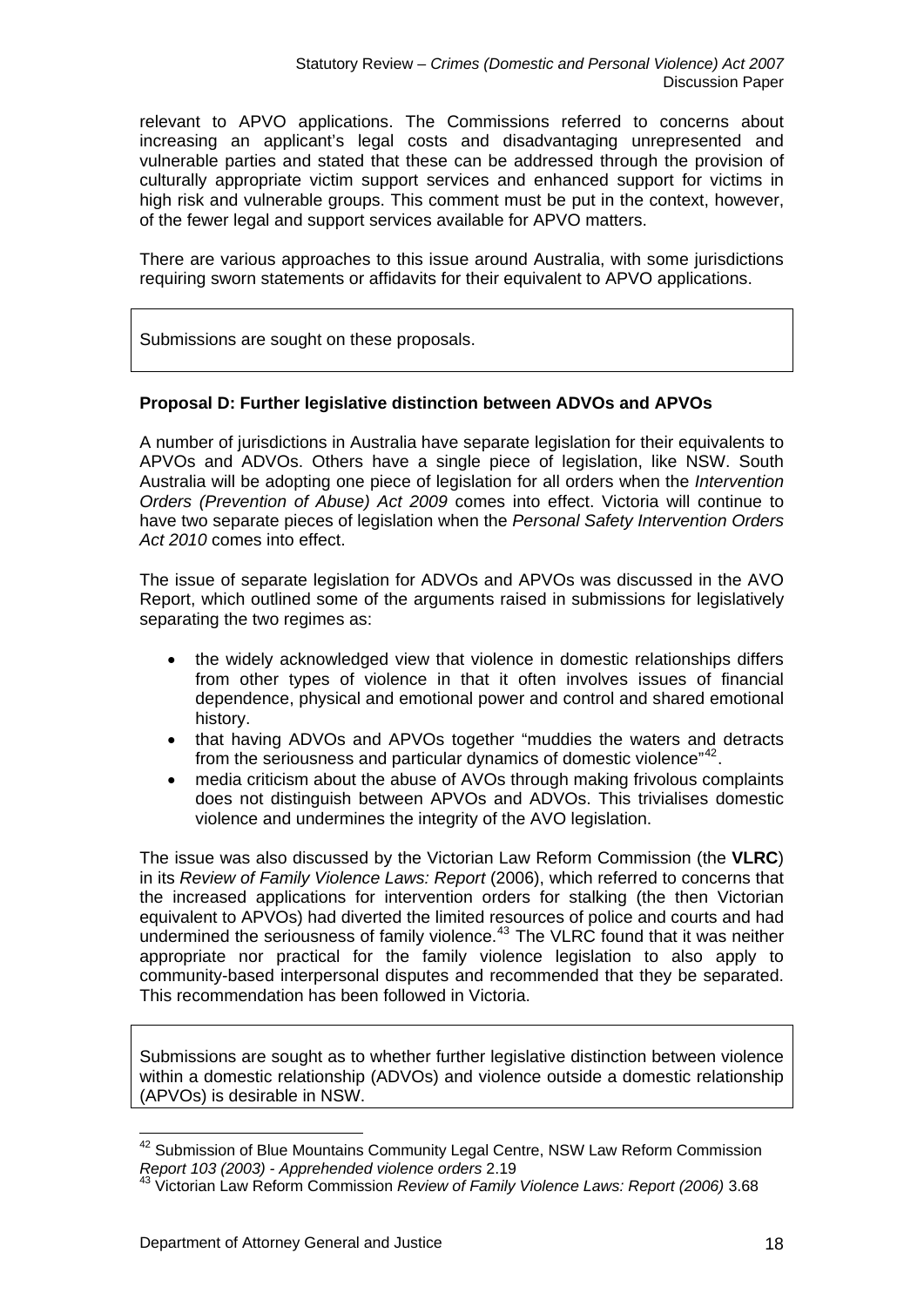## **The Action Plan**

Comments are sought on the following actions in the Action Plan, which may impact on or be relevant to the operation of the Act.

The Action Plan can be accessed at:

[http://www.dpc.nsw.gov.au/\\_\\_data/assets/pdf\\_file/0005/93920/Stop\\_the\\_Violence.\\_E](http://www.dpc.nsw.gov.au/__data/assets/pdf_file/0005/93920/Stop_the_Violence._End_the_Silence._Domestic_and_Family_Violence_Action_Plan_-_Web2.pdf) [nd\\_the\\_Silence.\\_Domestic\\_and\\_Family\\_Violence\\_Action\\_Plan\\_-\\_Web2.pdf](http://www.dpc.nsw.gov.au/__data/assets/pdf_file/0005/93920/Stop_the_Violence._End_the_Silence._Domestic_and_Family_Violence_Action_Plan_-_Web2.pdf) or a copy may be obtained by contacting Legislation, Policy and Criminal Law Review (contact details listed on page 2).

| Item 29            | Review the definition of domestic violence in the Crimes (Domestic and<br>Personal Violence) Act 2007 to consider whether it captures all<br>relevant forms of violence, such as (but not limited to) economic,<br>emotional, sexual and animal abuse.                                                                                                                          |
|--------------------|---------------------------------------------------------------------------------------------------------------------------------------------------------------------------------------------------------------------------------------------------------------------------------------------------------------------------------------------------------------------------------|
| Item 30            | Review the objects in the Crimes (Domestic and Personal Violence)<br>Act 2007 to consider:<br>(a) recognising the presumption that a victim of domestic violence<br>has the right to remain in the family home<br>(b) focusing on perpetrators of domestic violence<br>taking                                                                                                   |
|                    | responsibility for their actions.                                                                                                                                                                                                                                                                                                                                               |
| Item <sub>31</sub> | Review the Crimes (Domestic and Personal Violence) Act 2007 to<br>consider allowing courts to make voluntary referral orders to a program<br>which has the primary objective of stopping or preventing domestic<br>violence on the defendant's part, promoting the protection of the<br>protected person or assisting a child to deal with the effects of<br>domestic violence. |
| Item 32            | Continue to review the Crimes (Domestic and Personal Violence) Act<br>2007 to consider providing a statutory presumption (which can be<br>displaced) in favour of the protected person remaining in their place of<br>residence.                                                                                                                                                |
| Item 33            | Ensure consistency between the Crimes (Domestic and Personal<br>Violence) Act 2007 and reforms to the tenancy laws in the area of<br>AVOs and the rights of occupants.                                                                                                                                                                                                          |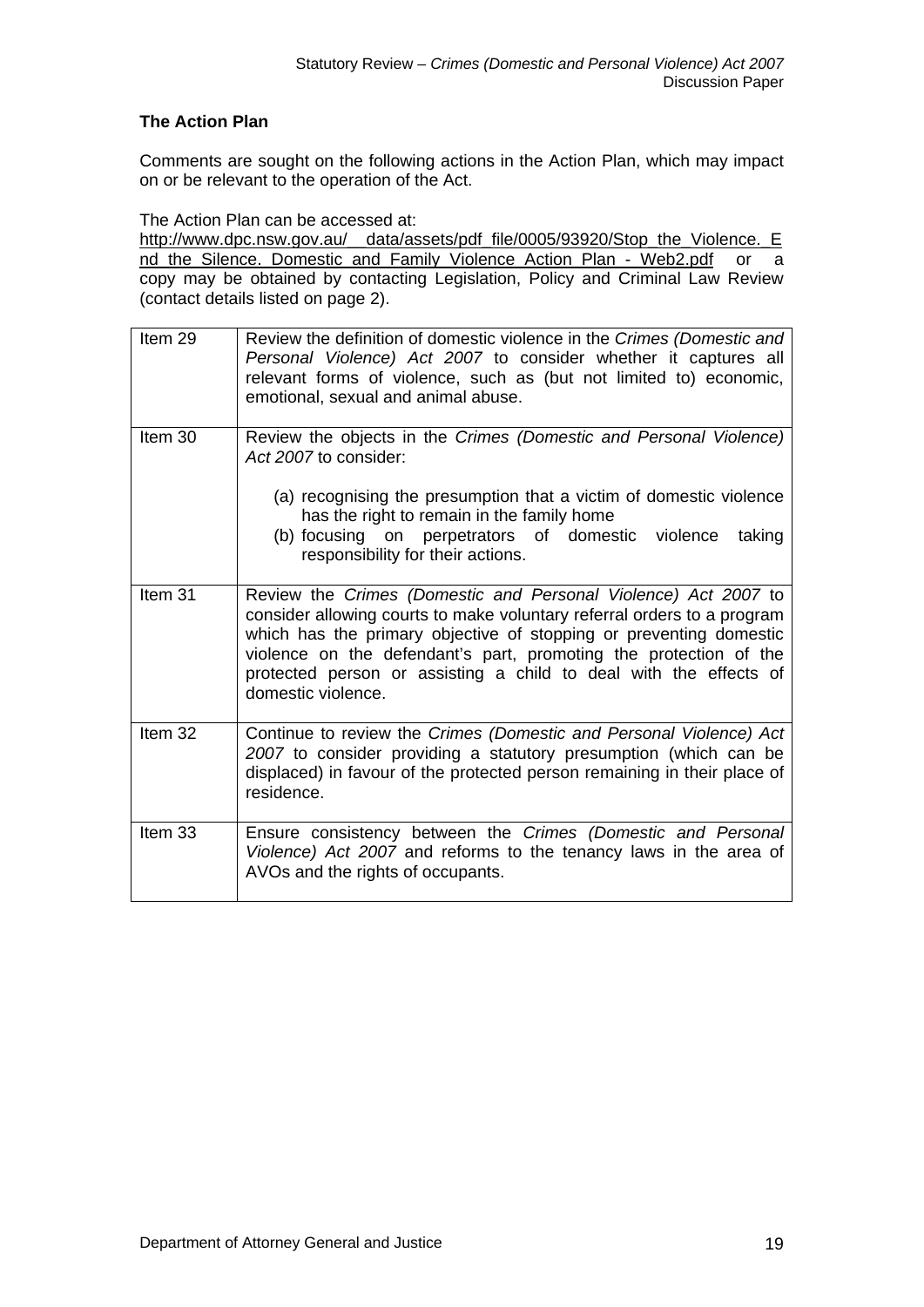# **The Family Violence Report**

Comments are sought on recommendations of the Commissions in the Family Violence Report which may impact on or be relevant to the operation of the Act.

The Report may be accessed at:

[http://www.alrc.gov.au/sites/default/files/pdfs/publications/ALRC114\\_WholeReport.pdf](http://www.alrc.gov.au/sites/default/files/pdfs/publications/ALRC114_WholeReport.pdf) or a copy may be obtained by contacting Legislation, Policy and Criminal Law Review (contact details listed on page 2).

| $5 - 1$ | State and territory family violence legislation should provide that family<br>violence is violent or threatening behaviour, or any other form of<br>behaviour, that coerces or controls a family member or causes that family<br>member to be fearful. Such behaviour may include but is not limited to:<br>(a) physical violence;                                                                                                                                                                                                                                                                                                                                      |
|---------|-------------------------------------------------------------------------------------------------------------------------------------------------------------------------------------------------------------------------------------------------------------------------------------------------------------------------------------------------------------------------------------------------------------------------------------------------------------------------------------------------------------------------------------------------------------------------------------------------------------------------------------------------------------------------|
|         | (b) sexual assault and other sexually abusive behaviour;<br>(c) economic abuse;<br>(d) emotional or psychological abuse;<br>(e) stalking;                                                                                                                                                                                                                                                                                                                                                                                                                                                                                                                               |
|         | (f) kidnapping or deprivation of liberty;<br>(g) damage to property, irrespective of whether the victim owns the<br>property;                                                                                                                                                                                                                                                                                                                                                                                                                                                                                                                                           |
|         | (h) causing injury or death to an animal irrespective of whether the<br>victim owns the animal; and                                                                                                                                                                                                                                                                                                                                                                                                                                                                                                                                                                     |
|         | (i) behaviour by the person using violence that causes a child to be<br>exposed to the effects of behaviour referred to in (a)–(h) above.                                                                                                                                                                                                                                                                                                                                                                                                                                                                                                                               |
| $5-2$   | State and territory family violence legislation should include examples of<br>emotional and psychological abuse or intimidation and harassment that<br>illustrate conduct that would affect - although not necessarily exclusively -<br>certain vulnerable groups including: Indigenous persons; those from a<br>culturally and linguistically diverse background; the aged; those with a<br>disability; and those from the gay, lesbian, bisexual, transgender and<br>intersex communities. In each case, state and territory family violence<br>legislation should make it clear that such examples are illustrative and not<br>exhaustive of the prohibited conduct. |
| $5 - 4$ | The governments of NSW and the ACT should review the offences<br>categorised as 'domestic violence offences' in their respective family<br>violence legislation with a view to:<br>(a) ensuring that the classification of such offences falls within the<br>proposed definition of family violence in Rec 5-1; and<br>(b) considering the inclusion of relevant federal offences committed in<br>a family violence context, if they choose to retain such a<br>classification system.                                                                                                                                                                                  |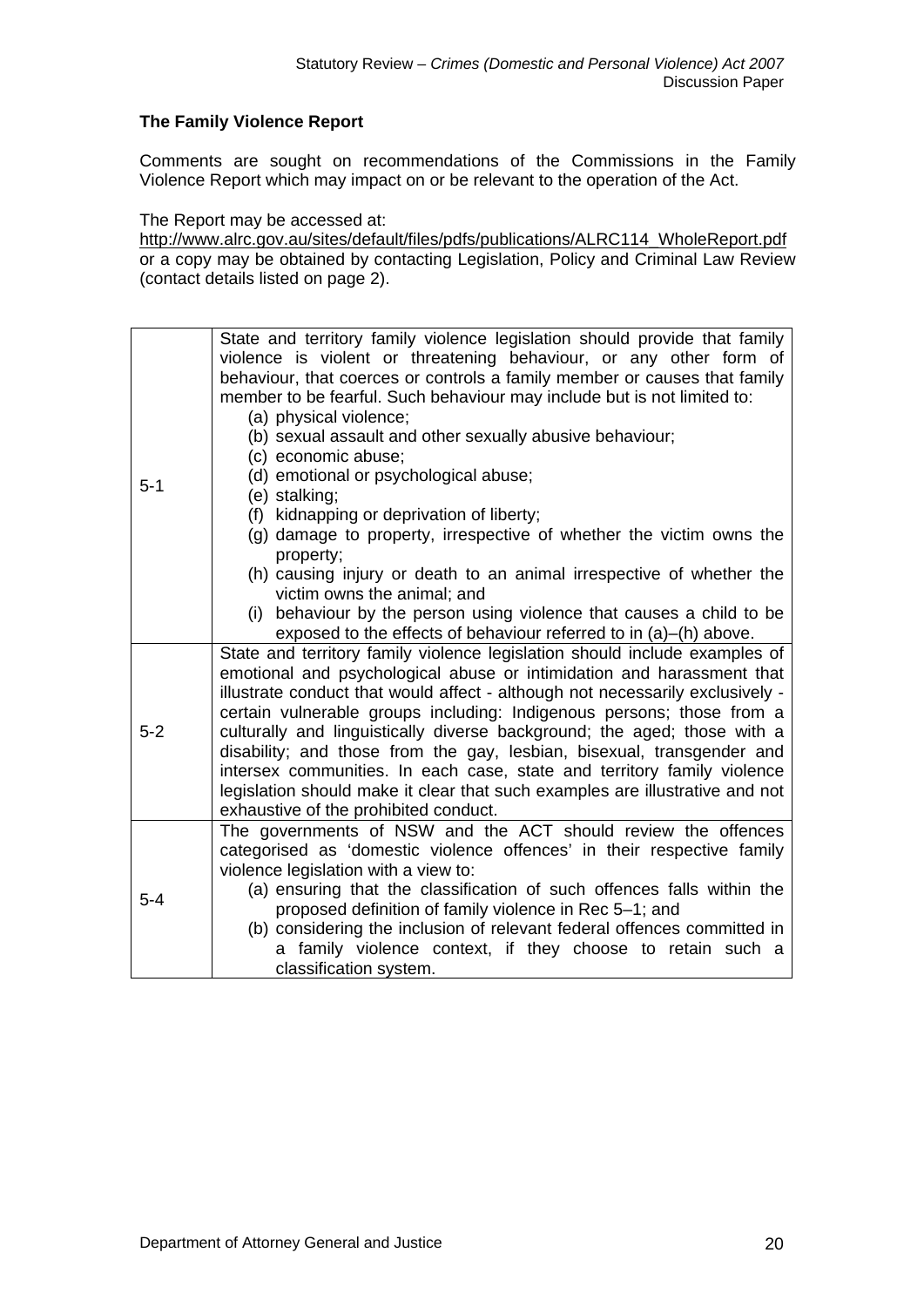| $7 - 2$  | State and territory family violence legislation should contain a provision<br>that explains the nature, features and dynamics of family violence<br>including: while anyone may be a victim of family violence, or may use<br>family violence, it is predominantly committed by men; it can occur in all<br>sectors of society; it can involve exploitation of power imbalances; its<br>incidence is underreported; and it has a detrimental impact on children. In<br>addition, family violence legislation should refer to the particular impact of<br>family violence on: Indigenous persons; those from a culturally and<br>linguistically diverse background; those from the gay, lesbian, bisexual,<br>transgender and intersex communities; older persons; and people with<br>disabilities. |
|----------|----------------------------------------------------------------------------------------------------------------------------------------------------------------------------------------------------------------------------------------------------------------------------------------------------------------------------------------------------------------------------------------------------------------------------------------------------------------------------------------------------------------------------------------------------------------------------------------------------------------------------------------------------------------------------------------------------------------------------------------------------------------------------------------------------|
| $7-4(c)$ | State and territory family violence legislation should articulate the following<br>common set of core purposes:<br>(c) to ensure that persons who use family violence are made<br>accountable for their conduct.                                                                                                                                                                                                                                                                                                                                                                                                                                                                                                                                                                                   |
| $7-5$    | State and territory family violence legislation should adopt the following<br>alternative grounds for obtaining a protection order. That is:<br>(a) the person seeking protection has reasonable grounds to fear<br>family violence; or<br>(b) the person he or she is seeking protection from has used family<br>violence and is likely to do so again.                                                                                                                                                                                                                                                                                                                                                                                                                                           |
| $7 - 6$  | State and territory family violence legislation should include as the core<br>group of protected persons those who fall within the following categories of<br>relationships:<br>(a) past or current intimate relationships, including dating, cohabiting,<br>and spousal relationships, irrespective of the gender of the parties<br>and whether the relationship is of a sexual nature;<br>(b) family members;<br>(c) relatives;<br>(d) children of an intimate partner;<br>(e) those who fall within Indigenous concepts of family; and<br>(f) those who fall within culturally recognised family groups.                                                                                                                                                                                        |
| $9 - 4$  | State and territory family violence legislation should empower police<br>officers, only for the purpose of arranging protection orders, to direct a<br>person who has used family violence to remain at, or go to, a specified<br>place or remain in the company of a specified officer.                                                                                                                                                                                                                                                                                                                                                                                                                                                                                                           |
| $11 - 1$ | State and territory family violence legislation should make it clear that the<br>making, variation or revocation of a protection order, or the refusal to<br>make, vary or revoke such an order, does not affect the civil or criminal<br>liability of a person bound by the order in respect of the family violence the<br>subject of the order.                                                                                                                                                                                                                                                                                                                                                                                                                                                  |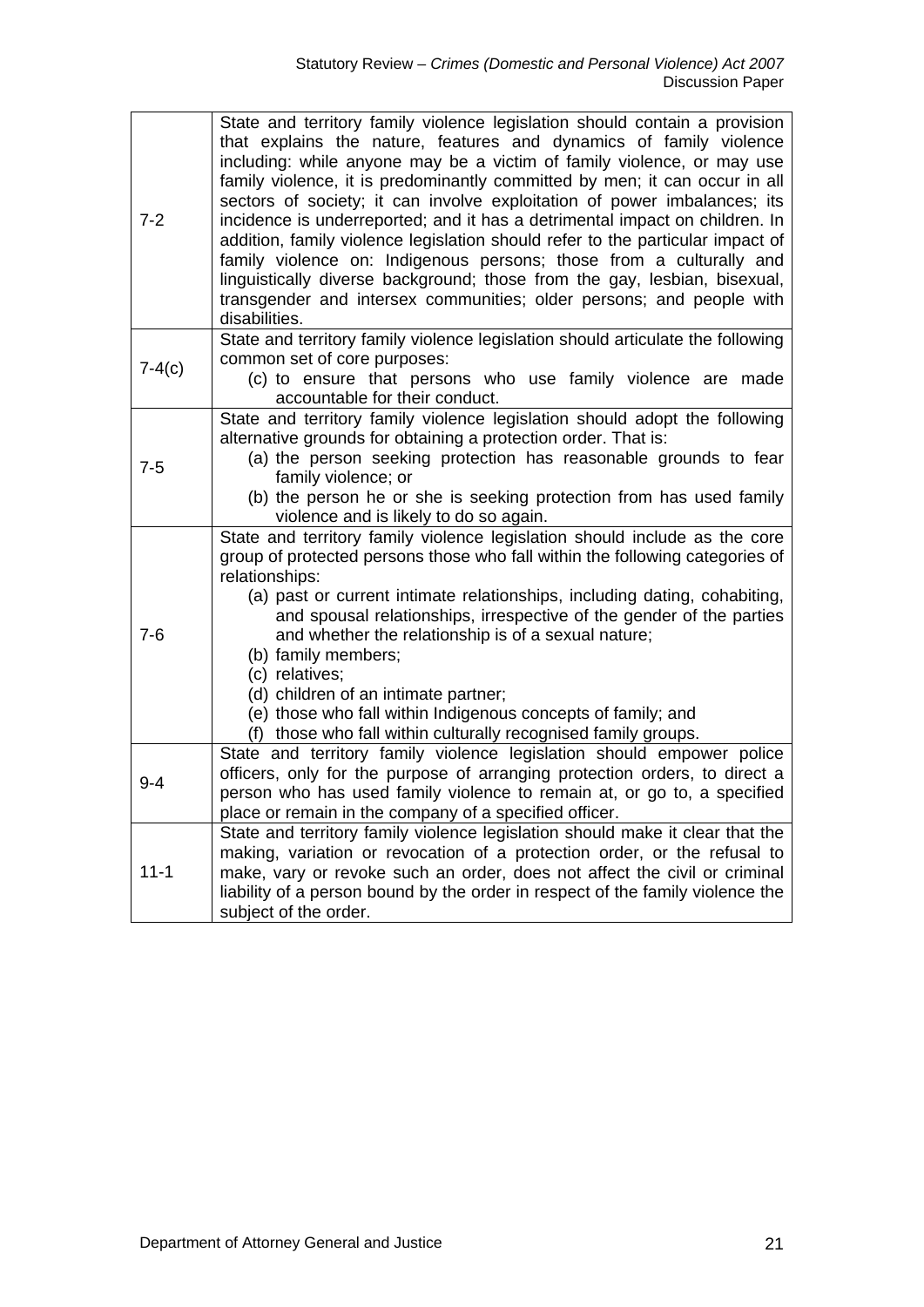| $11 - 2$  | State and territory legislation should clarify that in the trial of an accused<br>for an offence arising out of conduct that is the same or substantially<br>similar to that on which a protection order is based, references cannot be<br>made, without the leave of the court, to:<br>(a) the making, variation and revocation of protection orders in<br>proceedings under family violence legislation-unless the offence<br>the subject of the trial is breach of a protection order, in which case<br>leave of the court is not necessary;<br>(b) the refusal of a court to make, vary or revoke a protection order in<br>proceedings under family violence legislation; and<br>(c) the existence of current proceedings for a protection order under<br>family violence legislation against the person the subject of the<br>criminal proceedings.                                                                                                                            |
|-----------|-------------------------------------------------------------------------------------------------------------------------------------------------------------------------------------------------------------------------------------------------------------------------------------------------------------------------------------------------------------------------------------------------------------------------------------------------------------------------------------------------------------------------------------------------------------------------------------------------------------------------------------------------------------------------------------------------------------------------------------------------------------------------------------------------------------------------------------------------------------------------------------------------------------------------------------------------------------------------------------|
|           | Evidence given in proceedings under family violence legislation may be<br>admissible by consent of the parties or by leave of the court.                                                                                                                                                                                                                                                                                                                                                                                                                                                                                                                                                                                                                                                                                                                                                                                                                                            |
| $11 - 4$  | State and territory family violence legislation should expressly empower<br>prosecutors to make an application for a protection order where a person<br>pleads guilty or is found guilty of an offence involving family violence.                                                                                                                                                                                                                                                                                                                                                                                                                                                                                                                                                                                                                                                                                                                                                   |
| $11 - 6$  | State and territory family violence legislation should provide expressly that<br>one of the conditions that may be imposed by a court making a protection<br>order is to prohibit the person against whom the order is made from<br>locating or attempting to locate the victim of family violence.                                                                                                                                                                                                                                                                                                                                                                                                                                                                                                                                                                                                                                                                                 |
| $11 - 8$  | State and territory family violence legislation should require judicial officers<br>making protection orders to consider whether or not to make an exclusion<br>order-that is, an order excluding a person against whom a protection<br>order is made from premises shared with the victim, even if the person has<br>a legal or equitable interest in such premises.                                                                                                                                                                                                                                                                                                                                                                                                                                                                                                                                                                                                               |
| $11 - 9$  | State and territory family violence legislation should provide that a court<br>should only make an exclusion order when it is necessary to ensure the<br>safety of a victim or affected child. Primary factors relevant to the<br>paramount consideration of safety include the vulnerability of the victim<br>and any affected child having regard to their physical, emotional and<br>psychological needs, and any disability. Secondary factors to be<br>considered include the accommodation needs and options available to the<br>parties, particularly in light of any disability that they may have, and the<br>length of time required for any party to secure alternative accommodation.                                                                                                                                                                                                                                                                                   |
| $11 - 11$ | State and territory family violence legislation should<br>provide that:<br>(a) courts have an express discretion to impose conditions on persons<br>against whom protection orders are made requiring them to attend<br>rehabilitation or counselling programs, where such persons have<br>been independently assessed as being suitable and eligible to<br>participate in such programs;<br>(b) the relevant considerations in assessing eligibility and suitability to<br>participate in such programs should include: whether the<br>respondent consents to the order; the availability of transport; and<br>the respondent's work and educational commitments, cultural<br>background and any disability; and<br>(c) failure to attend assessment or to complete such a program should<br>not attract a sentence of imprisonment, and the maximum penalty<br>should be a fine capped at a lower amount than the applicable<br>maximum penalty for breaching a protection order. |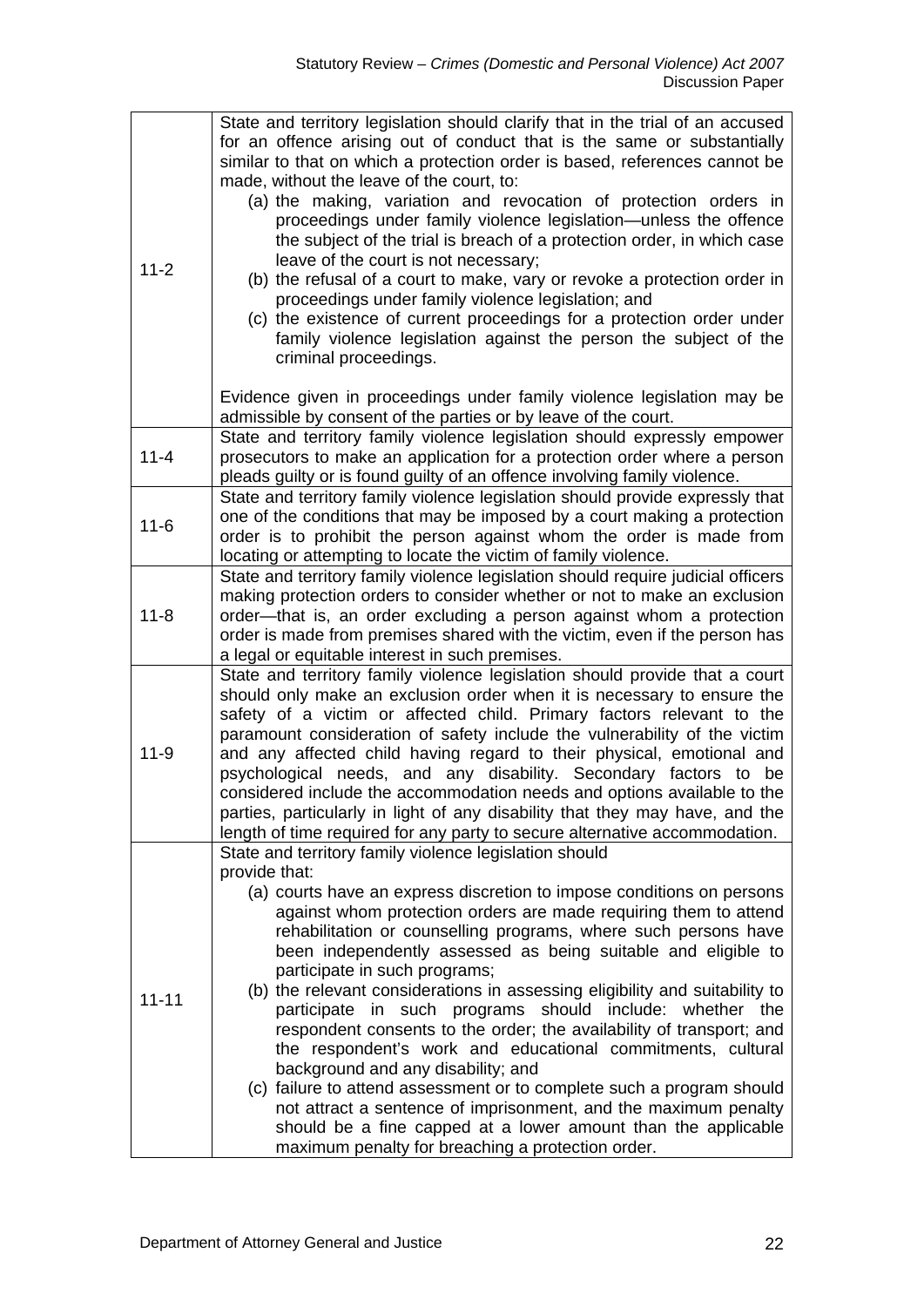| $11 - 13$ | State and territory legislation should provide that a court sentencing an<br>offender for a family-violence related offence should take into account:<br>(a) any protection order conditions to which the person being<br>sentenced is subject, where those conditions arise out of the same<br>or substantially the same conduct giving rise to the prosecution for<br>the offence; and<br>(b) the duration of any protection order to which the offender is<br>subject.                                                                                                              |
|-----------|----------------------------------------------------------------------------------------------------------------------------------------------------------------------------------------------------------------------------------------------------------------------------------------------------------------------------------------------------------------------------------------------------------------------------------------------------------------------------------------------------------------------------------------------------------------------------------------|
| $16-1$    | Family violence legislation in each state and territory should require<br>judicial officers making or varying a protection order to consider, under s<br>68R of the Family Law Act 1975 (Cth), reviving, varying, discharging or<br>suspending an inconsistent parenting order.                                                                                                                                                                                                                                                                                                        |
| $16 - 6$  | Application forms for protection orders under state and territory family<br>violence legislation should include an option for an applicant to request the<br>court to revive, vary, discharge or suspend a parenting order.                                                                                                                                                                                                                                                                                                                                                            |
| $16 - 11$ | State and territory family violence legislation should require courts, when<br>considering whether to make personal property directions in protection<br>order proceedings, to inquire about and consider any property orders<br>under the Family Law Act 1975 (Cth), or pending application for such<br>orders.                                                                                                                                                                                                                                                                       |
| $16 - 12$ | State and territory family violence legislation should provide that personal<br>property directions made in protection order proceedings are subject to<br>orders made by a federal family court or other court responsible for<br>determining property disputes.                                                                                                                                                                                                                                                                                                                      |
| $18-3$    | and territory family violence legislation should prohibit the<br><b>State</b><br>respondent in protection order proceedings from personally cross-<br>examining any person against whom the respondent is alleged to have<br>used family violence.                                                                                                                                                                                                                                                                                                                                     |
| $18 - 4$  | State and territory courts should require that undertakings by a person<br>against whom a protection order is sought should be in writing on a<br>standard form. The form should require each party to sign an<br>acknowledgment that he or she understands that:<br>(a) breach of an undertaking is not a criminal offence nor can it be<br>otherwise enforced;<br>(b) the court's acceptance of an undertaking does not preclude further<br>action by the applicant to address family violence; and<br>(c) evidence of breach of an undertaking may be used in later<br>proceedings. |
| $18-5$    | State and territory family violence legislation should provide that:<br>(a) mutual protection orders should not be made by consent; and<br>(b) a court may only make mutual protection orders where it is<br>satisfied that there are grounds for making a protection order<br>against each party.                                                                                                                                                                                                                                                                                     |
| $20-3$    | State and territory family violence legislation should confer jurisdiction on<br>children's courts to hear and determine applications for family violence<br>protection orders where:<br>(a) the person affected by family violence, sought to be protected, or<br>against whom the order is sought, is a child or young person; and<br>(b) proceedings related to that child or young person are before the<br>court; and<br>(c) the court is satisfied that the grounds for making the order are met.                                                                                |